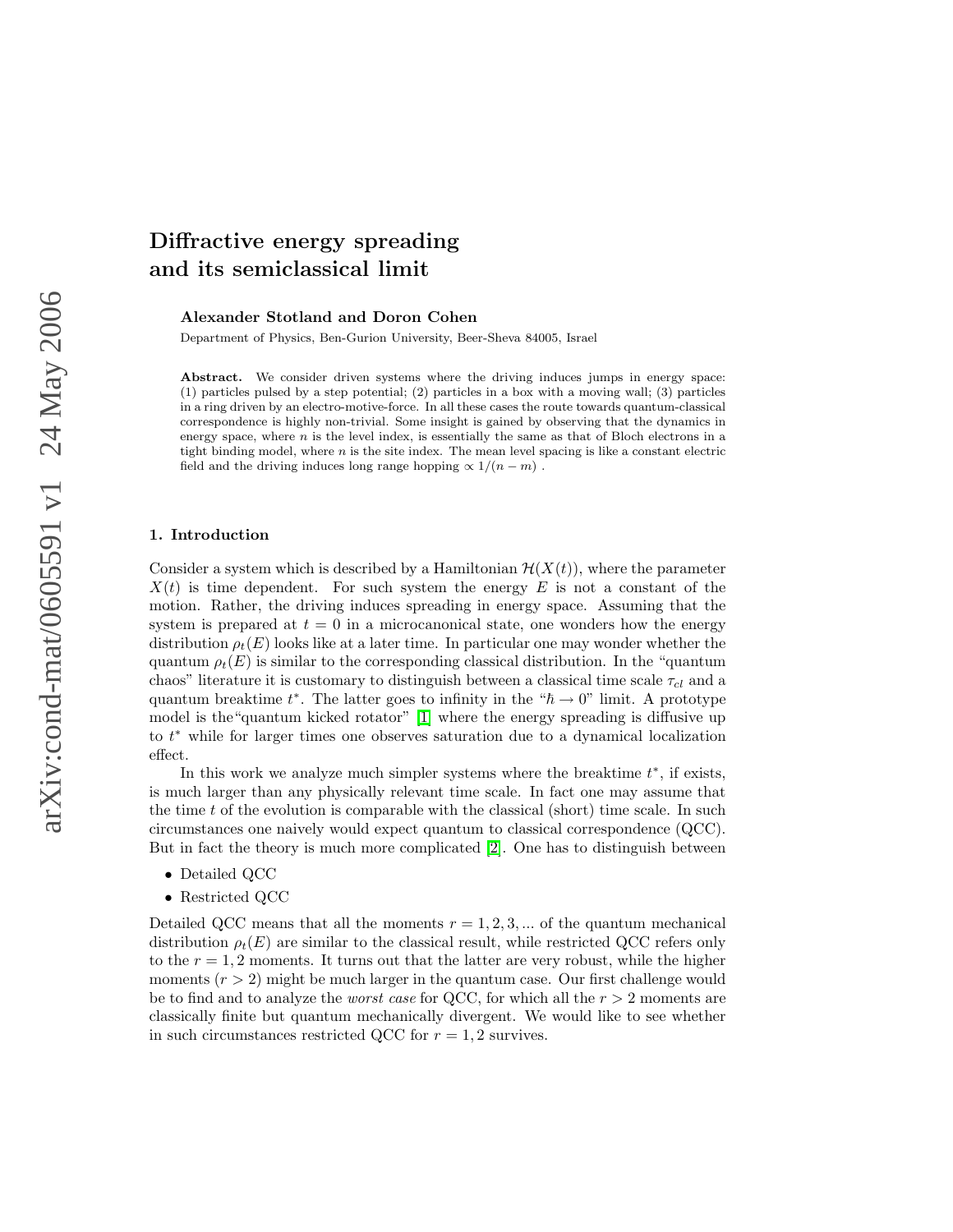For completeness of this Introduction we summarize in Appendix A the reason for the robustness of restricted QCC. Our interest in QCC is motivated by the wish to develop a better understanding of driven systems. We would like to explore examples where QCC is far from obvious even for short times. In what follows we address 4 problems that in first sight look unrelated:

- (1) Particles that are pulsed by a step potential (Fig.1)
- (2) Particles in a box with a moving wall (Fig.2)
- (3) Particles in an electro-motive-force (EMF) driven ring (Fig.3)
- (4) Wavepacket dynamics of Bloch electrons in a constant electric field

In fact we are going to see that problems  $(1)-(3)$  share a common feature: In the classical description the energy absorption is associated with abrupt jumps in phase space. These jumps are reflected in the quantum dynamics as a strong *diffraction* effect. This diffraction, which takes place in energy space, is the worst case for Bohr's QCC. It turns our that problem (1) can be solved exactly, while problems (2) and (3) reduce essentially to problem  $(4)$ . Namely, the dynamics in energy space, where n is the level index, is essentially the same as that of Bloch electrons in a tight binding model, where  $n$  is the site index. The mean level spacing is like a constant electric field and the driving induce long range hopping  $\propto 1/(n-m)$ . This tight binding problem has an exact solution. The objectives of the present work are

- To highlight the route towards QCC in the case of diffractive energy spreading.
- To provide solutions and numerical demonstrations to the prototype problems.
- To shed new light of the EMF-driven ring problem.
- To illuminate the limitations of linear response theory in the mesoscopic context.

The paper is structured accordingly.

A few words are in order regarding the literature. The quantum treatment of the "moving wall" problem has started with Refs.[\[3,](#page-14-2) [4\]](#page-14-3), that were aimed in finding the steady state solutions for an expanding well. The interest in this model has further evolved within the study of the Fermi acceleration problem [\[5\]](#page-14-4) where the wall is oscillating. Recently the non-trivial features of the parametric [\[6\]](#page-14-5) and of the time-dependent wavepacket dynamics [\[7\]](#page-14-6) were illuminated. In the latter publication a satisfactory mathematical treatment of the non-stationary dynamics has not been introduced. Also the problem of Bloch electrons in a constant electric field has a long history. The concept of a Stark ladder was introduced by Wannier [\[8\]](#page-14-7) to describe the energy spectrum of a periodic system in an electric field. Since that time it has become the subject of controversy [\[9,](#page-14-8) [10,](#page-14-9) [11,](#page-14-10) [12,](#page-14-11) [13,](#page-14-12) [14,](#page-14-13) [15,](#page-14-14) [16,](#page-14-15) [17,](#page-14-16) [18,](#page-14-17) [19\]](#page-14-18). Eventually it has been realized that the electric field localizes the motion of the electrons, and induces a periodic oscillatory motion.

## 2. Energy jumps in phase space

If a Gaussian wavepacket is moving in a smooth potential, then its Wigner function evolves in a smooth manner which favors detailed QCC. But we would like to consider the "worst case" for QCC. Let us assume that the particle is prepared with some initial momentum  $p$ . This means in practice a very extended wavepacket with a very small dispersion in momentum. We turn on at  $t = 0$  a step of height  $V_{\text{step}}$ . After a short time  $t$  we observe that the classical phase space distribution is torn into three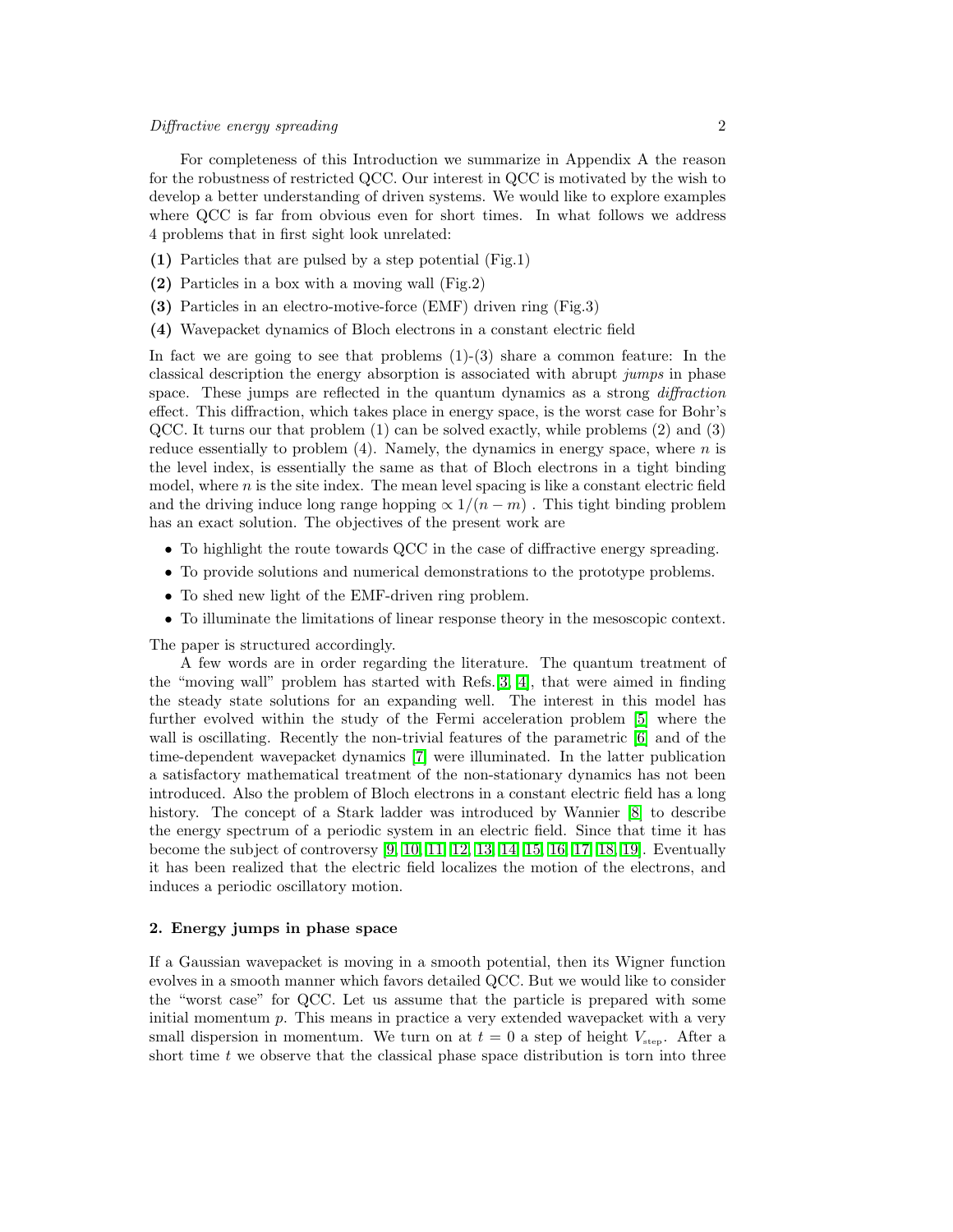pieces (see Fig.1): phase space points that remain on the left side of the step; phase space points that have crossed the step from left to right; and phase space points that were all the time in the right side of the step. The jump in the kinetic energy of those points that have crossed the step is

$$
\delta E_{\rm cl} = -V_{\rm step} \tag{1}
$$

Classically we have in phase space points that move with the original kinetic energy, and another set of points that have gone through an abrupt change of kinetic energy. Thus the energy distribution consists of two delta peaks. We would like to know what is the corresponding energy distribution in the quantum mechanical case.

A similar phase space picture emerges in the analysis of the "moving wall" problem (Fig.2). We assume that the initial distribution at  $t = 0$  is microcanonical with some energy  $E$ . After a short time t some of the phase space points collide with the wall which is moving with velocity  $V_{\text{wall}}$ . Consequently their velocity undergoes a change  $v \mapsto -v + 2V_{\text{wall}}$ , and accordingly the energy jump is:

$$
\delta E_{\rm cl} = -2\mathsf{m}v_E V_{\rm wall} \tag{2}
$$

where **m** is the mass of the particle, and  $v_E = (2E/m)^{1/2}$  is its velocity. Thus after a short time the energy distribution consists of two delta peaks: one corresponds to those phase space points that did not collide with the moving wall, and the other corresponds to those phase space points that did collide with the moving wall. We ask what is the corresponding quantum result. Namely, how the probability is distributed among the energy levels in the quantum mechanical case. It is implicit that we are going to work in the adiabatic (wall location dependent) basis, else the question is mathematically ill defined.

Possibly the most interesting and experimentally relevant model is that of a onedimensional EMF-driven ring (Fig.3). The classical analysis for this problem is very simple: each time that the particle crosses the EMF step its energy changes by

$$
\delta E_{\rm cl} = eV_{\rm EMF} \tag{3}
$$

So also here we have energy jumps. Surprisingly this problem is interesting even if we do not add a scatterer.

## 3. Beyond the Fermi golden rule, the semiclassical regime

Both in the case of the "moving wall" and in the case of the driven ring we have after a short time a finite probability to find the system with a different energy. So we may say that there is some finite probability to make a transition

$$
E \longrightarrow E + \delta E_{\text{cl}} \tag{4}
$$

Going to the quantum mechanical problem we may wonder whether or how we get from the Schrodinger equation such transitions. We are used to the Fermi golden rule picture of transitions

$$
E \longrightarrow E + " \hbar \omega" \tag{5}
$$

<span id="page-2-1"></span>where  $\omega$  is the frequency of the driving. But here we do not have periodic ("AC") driving but rather linear ("DC") driving. Moreover,  $\delta E_{\text{cl}}$  is an  $\hbar$ -independent quantity. It turns out that indeed there exists a regime where the dynamics is classical-like (Fig.4). This semiclassical regime is defined by the obvious condition

<span id="page-2-0"></span>
$$
\delta E_{\text{cl}} \quad \gg \quad \Delta \tag{6}
$$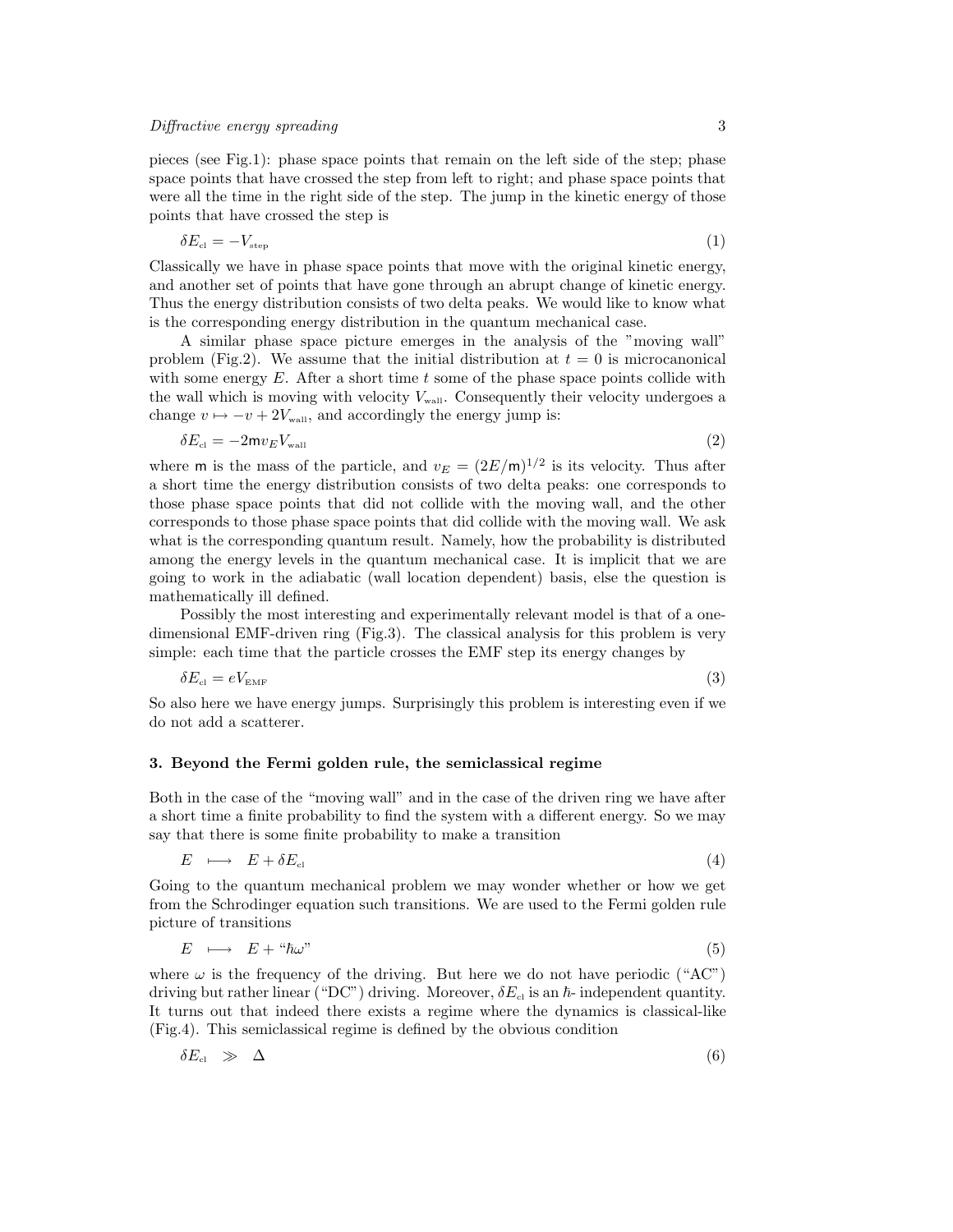where  $\Delta$  is the level spacing. In the case of the "moving wall" problem this condition can be written as

$$
V_{\text{wall}} \gg \frac{\hbar}{\mathsf{m}L} \tag{7}
$$

<span id="page-3-0"></span>where  $L$  is the size of the box. It is easily verified that this condition is just the opposite of the adiabatic condition. The case of the EMF-driven ring is somewhat richer. The conditions that defines the semiclassical regime becomes

$$
V_{\text{EMF}} \gg \frac{\hbar v_{\text{E}}}{L} \tag{8}
$$

where  $L$  is the length of the ring. It is easily verified that this condition is just the opposite of the diabaticity condition. The diabatic regime is defined as that where transitions between energy levels of a "free" ring can be neglected. If there is a small scatterer inside the ring a stronger condition than diabaticity is required in order to maintain adiabaticity:

$$
V_{\text{EMF}} \ll (1 - g) \frac{\hbar v_{\text{E}}}{L} \tag{9}
$$

where  $g \sim 1$  is the transmission of the scatterer. The adiabatic regime is defined as that where transitions between the actual energy levels of the ring can be neglected. This is the regime where the Landau-Zener mechanism of transitions at avoided crossings [\[20,](#page-14-19) [21\]](#page-14-20) becomes significant. The three regimes in the EMF-driven ring problem are illustrated in the diagram of Fig.5.

Our main interest is in the non-trivial semiclassical regime as defined by Eq.[\(6\)](#page-2-0). In order to reconcile our semiclassical intuition with the quantum Fermi Golden rule picture we have to assume that the quantum dynamics self-generate a frequency  $\partial^m \hbar \omega^n = \delta E_{\text{cl}}$ . Indeed it has been argued in Ref. [\[7\]](#page-14-6) that the non-perturbative mixing of levels on the small energy scales generate this frequency, while the re-normalized transitions on the large (coarse grained) energy scales are FGR-like. However, an actual mathematical analysis of the dynamics has not been introduced, and was left as an open problem.

## 4. Particle pulsed by a step

The simplest example for a semiclassical energy jump is provided by the "step problem". The time dependent Hamiltonian is:

$$
\mathcal{H} = \frac{p^2}{2m} + \begin{cases} 0 & t < 0 \\ V_{\text{step}} & t \ge 0 \end{cases} \tag{10}
$$

For this Hamiltonian "energy space" is in fact "momentum space", so it is more natural to refer to "momentum jumps". Obviously we can translate any small change in momentum to energy units via  $\delta E = v_{\rm E} \delta p$ , where  $v_{\rm E} = (2E/m)^{1/2}$  is the velocity of the particle in the energy range of interest.

The phase space dynamics after kicking an initial momentum state  $p_0$  at  $t = 0$  is illustrated in Fig.1b. It is clear that the emerging momentum distribution is

$$
\rho_t(p) = \left[1 - \frac{v_E t}{L}\right] \delta\left(p - p_0\right) + \frac{v_E t}{L} \delta\left(p - (p_0 + \delta p_{\rm cl})\right) \tag{11}
$$

<span id="page-3-1"></span>where  $\delta p_{\rm cl} = -V_{\rm step}/v_{\rm E}$ , and L is the spatial extent of the wavepacket. From here on we set  $L = 1$  as implied by the standard density normalization of the momentum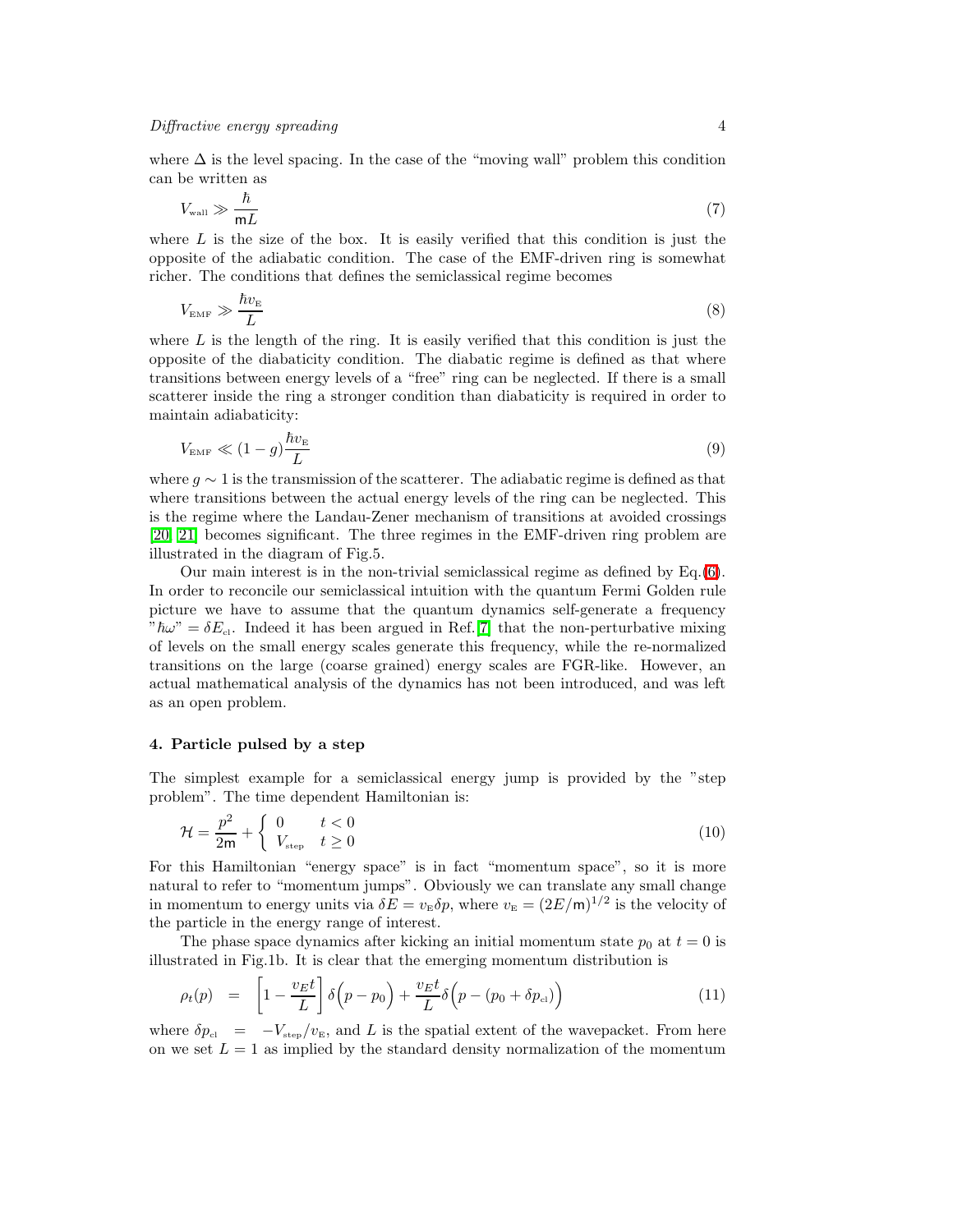state  $e^{ip_0x}$ . It is implicit in the following analysis that we assume a very extended wavepacket ( $v_{E}t \ll L$ ). The emerging momentum distribution can be characterized by its moments with respect to  $p = p_0$ . Namely:

$$
\langle (p - p_0)^r \rangle = \delta p_{\rm cl}^r \times v_{\rm E} t \qquad r = 1, 2, 3, 4, \dots \tag{12}
$$

All the moments are finite and grow linearly with time. Below we are going to derive the quantum result. Omitting the trivial  $\delta(p - p_0)$  term, and the back reflection term, the final result for the forward scattering is

$$
\rho_t(p) = |\langle p| \mathcal{U} | p_0 \rangle|^2 = \frac{\delta p_{\rm cl}^2}{(p - p_0)^2} v_{\rm E}^2 t^2 \, \text{sinc}^2 \left[ \frac{1}{2} \left( p - (p_0 + \delta p_{\rm cl}) \right) v_{\rm E} t \right] \qquad (13)
$$

<span id="page-4-0"></span>for which

$$
\langle (p - p_0)^r \rangle = \begin{cases} \delta p_{\text{cl}} \times v_{\text{E}} t - \sin(\delta p_{\text{cl}} v_{\text{E}} t) & \text{for } r = 1\\ \delta p_{\text{cl}}^2 \times v_{\text{E}} t & \text{for } r = 2\\ \infty & \text{for } r > 2 \end{cases}
$$
(14)

Let us compare the energy distribution in the classical and quantum-mechanical cases (Fig. 7). As the time t becomes much larger than  $\hbar/V_{\text{step}}$  the semiclassical peak is resolved. But we never get detailed QCC, because all the high  $(r > 2)$  moments of the distribution diverge.

It should be appreciated that the power law tails that we get here for the energy distribution are the "worst case" that can be expected. They emerge because the phase space distribution is torn in the momentum direction. In space representation this reflects a discontinuity in the derivative of the wavefunction. This explains why the tails go like  $1/p^4$ . We are going to encounter the same type of power law tails also in the other examples.

## 4.1. Derivation of the quantum result:

The rest of this section is devoted for the derivation of the quantum result and can be skipped in first reading. The momentum states are denoted as  $|p\rangle$ . In order to simplify the calculation we approximate the dispersion relation, within the energy window of interest, as linear  $E = v_{\text{E}}k$ . This implies that back-reflection is neglected. Once the step is turned on,  $|p\rangle$  are no longer the stationary states. The new stationary states are

$$
|k\rangle \longmapsto \Theta(-x)e^{ikx} + \Theta(x)e^{i(k+u)x} \tag{15}
$$

where we use the notation  $u = \delta p_{\text{cl}}$ . Note that these form a complete orthonormal set in the sense  $\langle k_1|k_2\rangle = 2\pi\delta(k_1 - k_2)$ . The transformation matrix from the old to the new basis is

$$
\langle p|k\rangle = \int_{-\infty}^{0} e^{-i(p-k)x} dx + \int_{0}^{\infty} e^{-i(p-k-u)x} dx \tag{16}
$$

$$
= \quad \pi \delta(p-k) + \frac{i}{p-k} + \pi \delta(p-k-u) - \frac{i}{p-k-u} \tag{17}
$$

Before we go on with the calculation we note that the following elementary integral can be found in any mathematical handbook:

$$
\int_{-\infty}^{\infty} \frac{dk}{2\pi} \frac{1}{(k - p_2)(k - p_1)} e^{ikt} = \frac{i}{2(p_2 - p_1)} \left( e^{ip_2 t} - e^{ip_1 t} \right) \qquad p_2 \neq p_1, t > 0
$$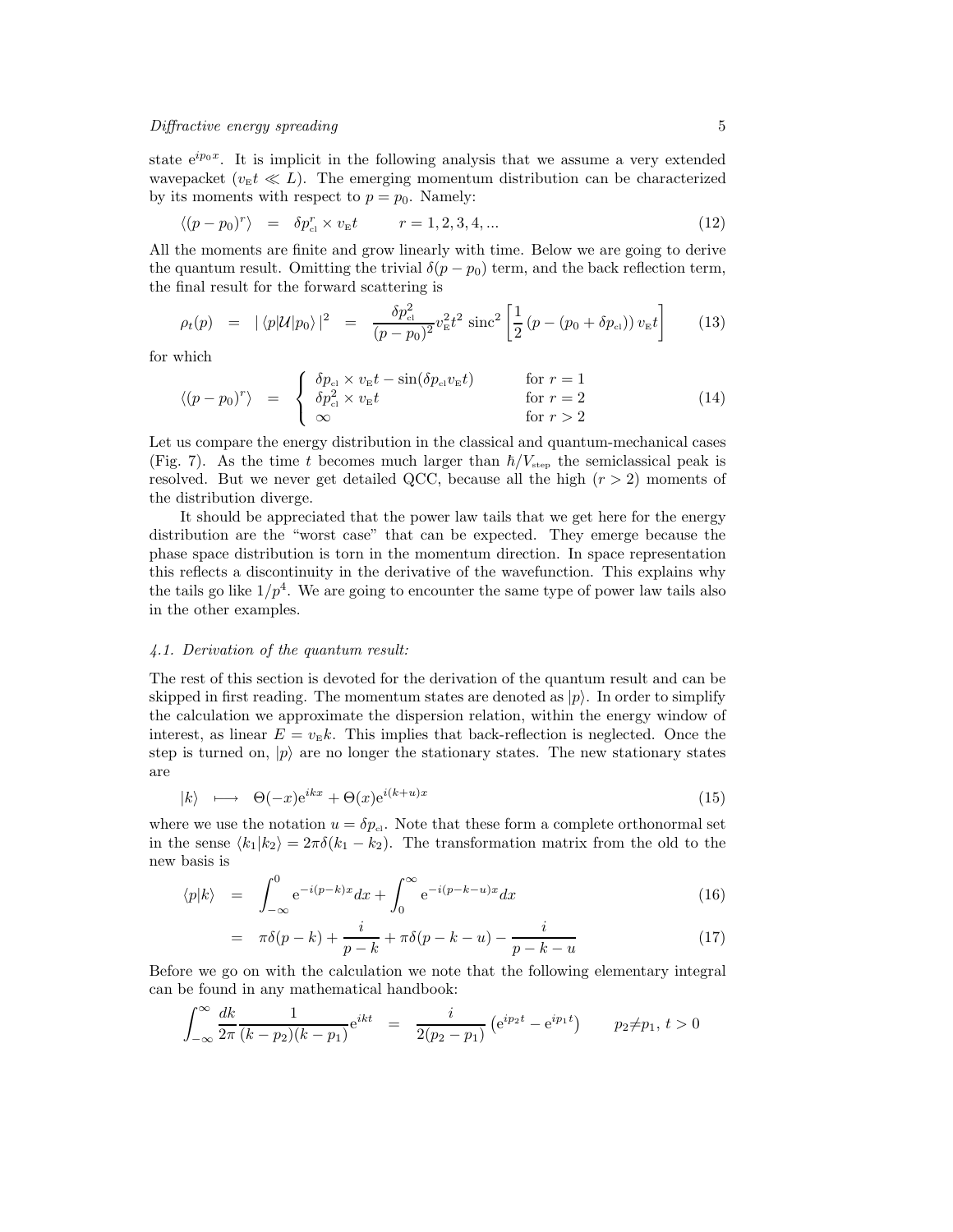We notice that the result on the RHS if finite for  $p_2 = p_1$  while in fact it should diverge. This suggests that there is a missing delta term  $Ce^{ip_2t}\delta(p_2 - p_1)$  where C is a constant. In order to find this constant we have regularized this Fourier integral:

$$
\lim_{\delta \to 0} \int_{-\infty}^{\infty} \frac{dk}{2\pi} \frac{k - p_2}{(k - p_2)^2 + \delta^2} \frac{k - p_1}{(k - p_1)^2 + \delta^2} e^{ikt}
$$
\n
$$
= \frac{i}{2(p_2 - p_1)} \left( e^{ip_2 t} - e^{ip_1 t} \right) + \frac{\pi}{2} e^{ip_2 t} \delta(p_2 - p_1) \qquad t > 0
$$

With the above we can calculate the matrix elements of the evolution operator:

$$
\langle p|\mathcal{U}|p_0\rangle = \sum_k e^{-iE_k t} \langle p|k\rangle \langle k|p_0\rangle = \frac{1}{2\pi} \int_{-\infty}^{\infty} e^{-iv_E kt} \langle p|k\rangle \langle k|p_0\rangle dk
$$
  

$$
= \pi \delta(p - p_0) \left( e^{iv_E pt} + e^{iv_E (p+u)t} \right)
$$
  

$$
+ \frac{iu}{(p - p_0)(p - p_0 - u)} \left( e^{iv_E (p_0 + u)t} - e^{iv_E pt} \right)
$$
(18)

We have  $\langle p|U(t = 0)|p_0\rangle = 2\pi\delta(p - p_0)$  as required. The interesting part of this expression is the second terms which is non vanishing for  $p \neq p_0$ . Taking its absolute value and squaring we get after some algebra Eq.[\(13\)](#page-4-0).

## 5. Particle in a box with a moving wall

## 5.1. The Schrodinger equation:

We consider a particle in an infinite well. The left wall is assumed to be fixed at  $x = x_0$ , while the right wall at  $x = X(t)$  is moving with constant velocity  $X = V_{\text{wall}}$ . The size of the box is  $L(t) = X(t) - x_0$ . Classically the dynamics is very simple: each time that the particle hits the moving wall its energy jumps by  $\delta E_{\rm cl} = 2mvV_{\rm wall}$ . In the quantum mechanical case we work in the adiabatic basis. The adiabatic energy levels and the eigenstates for a given value of L are:

$$
E_n = \frac{1}{2m} \left(\frac{\pi \hbar}{L} n\right)^2 \tag{19}
$$

$$
\Psi^{(n)}(x) = (-1)^n \sqrt{\frac{2}{L}} \sin\left(\frac{\pi n}{L} x\right) \tag{20}
$$

We use the standard prescription in order to write the Schrodinger equation in the adiabatic basis. Using the notations of Ref.[\[22\]](#page-14-21) the equation is written as

$$
\frac{da_n}{dt} = -\frac{i}{\hbar}E_n a_n + i\dot{X} \sum_m A_{nm} a_m \tag{21}
$$

<span id="page-5-1"></span>where

$$
A_{nm} = i \left\langle \Psi^{(n)} \Big| \frac{\partial}{\partial X} \Psi^{(m)} \right\rangle \tag{22}
$$

<span id="page-5-0"></span>Hence, the Schrodinger equation for the problem in the adiabatic basis is [\[3,](#page-14-2) [6\]](#page-14-5):

$$
\frac{da_n}{dt} = -\frac{i}{\hbar} E_n a_n - \frac{V_{\text{wall}}}{L} \sum_{m(\neq n)} \frac{2nm}{n^2 - m^2} a_m \tag{23}
$$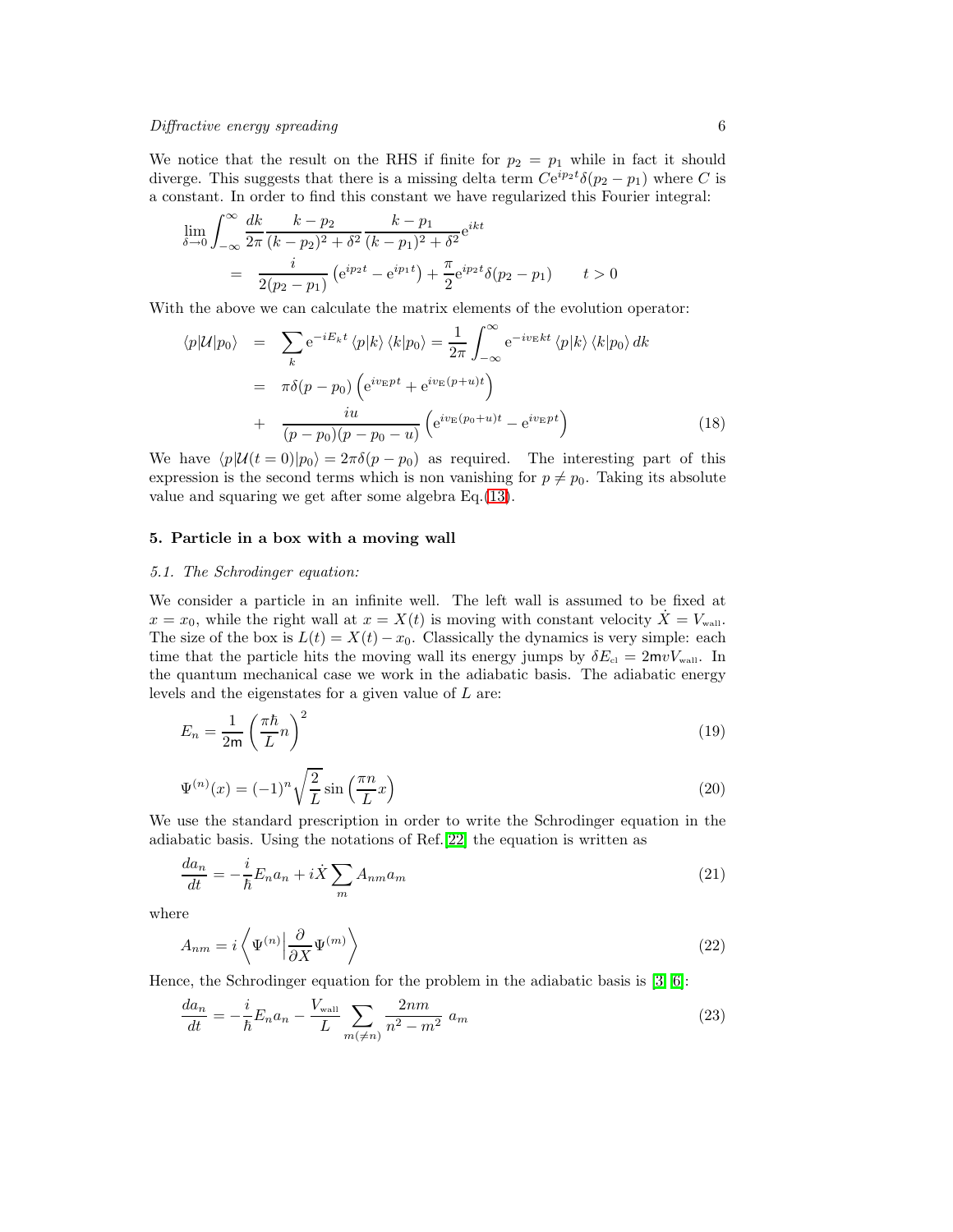#### 5.2. The generated dynamics:

Let us assume that the initial preparation is  $a_n(0) = \delta_{nm}$ . The mean level spacing for the 1D box is  $\Delta = \pi \hbar v_{\rm E}/L$ . If  $\delta E_{\rm cl} \ll \Delta$  one finds out, by inspection of Eq.[\(23\)](#page-5-0), that the dynamics is adiabatic, meaning that  $a_n(t) \sim \delta_{nm}$ . On the other hand, if  $\delta E_{\rm cl} \gg \Delta$ , one expects to find a semiclassical transition  $E \mapsto E + \delta E_{\rm cl}$ .

How can we explain the  $E \mapsto E + \delta E_{\text{cl}}$  transition from quantum-mechanical point of view? For this purpose we can adopt the core-tail picture of Ref.[\[23\]](#page-14-22). The core-tail picture is a generalization of Fermi-golden-rule picture: The 'core' consists of the levels that are mixed non-perturbatively; The 'tail' is formed by first order transitions from the core. The analysis in the case of the moving wall problem is carried out in two steps as explained in Ref.[\[7\]](#page-14-6). For completeness we summarize the procedure below.

The first step in the "core-tail" picture is to analyze the parametric evolution which is associated with Eq.[\(23\)](#page-5-0). This means to solve Eq.(23) without the first term in the RHS. (This is the so-called sudden limit). Obviously the resultant  $\tilde{a}_n(t)$  is a function of  $\delta X = V_{\text{wall}}t$ , while  $V_{\text{wall}}$  by itself makes no difference. The solution depends only on the endpoints  $x(0)$  and  $x(t)$ . By careful inspection of Eq.[\(23\)](#page-5-0) one observes that a level is mixed with the nearby level whenever the wall is displaced a distance  $\lambda_{\rm E}/2$ , where  $\lambda_{\rm E} = 2\pi\hbar/(mv_E)$  is the de Broglie wavelength. The time scale which is associated with this effect is obviously

$$
\tau_{\rm qm} = \frac{\lambda_{\rm E}/2}{V_{\rm wall}}\tag{24}
$$

The second step is to analyze the actual time evolution. This means to take into account the effect of the first term in the RHS of Eq.[\(23\)](#page-5-0), and to understand how the resultant  $a_n(t)$  differs from  $\tilde{a}_n(t)$ . One observes that the 'parametric' mixing of nearby levels modulates the transition amplitude. The modulation frequency is

$$
\text{``}\omega\text{''} = \frac{2\pi}{\tau_{\text{qm}}} \tag{25}
$$

<span id="page-6-0"></span>Once combined with the FGR Eq.[\(25\)](#page-6-0) it leads to the anticipated semiclassical result Eq.[\(5\)](#page-2-1). It is not difficult to argue that the period of this semiclassical transition is

$$
\tau_{\rm cl} = \frac{2L}{v_{\rm E}}\tag{26}
$$

which is the time to make one round between the walls of the well. Since we are dealing with a simple 1D system this coincides with the Heisenberg time:

$$
t_{\rm H} = \frac{2\pi\hbar}{\Delta} = \tau_{\rm cl} \tag{27}
$$

The ratio  $\tau_{\rm cl}/\tau_{\rm am}$  determines the number of nearby level transitions per period. Obviously the semiclassical condition Eq.[\(7\)](#page-3-0) requires this ratio to be much large than unity. The disadvantage of the above heuristic picture is that it does not lead to a satisfactory quantitative results. Therefore in later sections we discuss an optional route of analysis via a reduction to a tight binding model.

#### 5.3. Numerical Simulation

The solution of Eq.[\(23\)](#page-5-0) becomes very simple if we make the approximation  $L(t) \approx L_0$ . This holds as long as the wall displacement is small. We have verified that the associated numerical error is very small. Using units such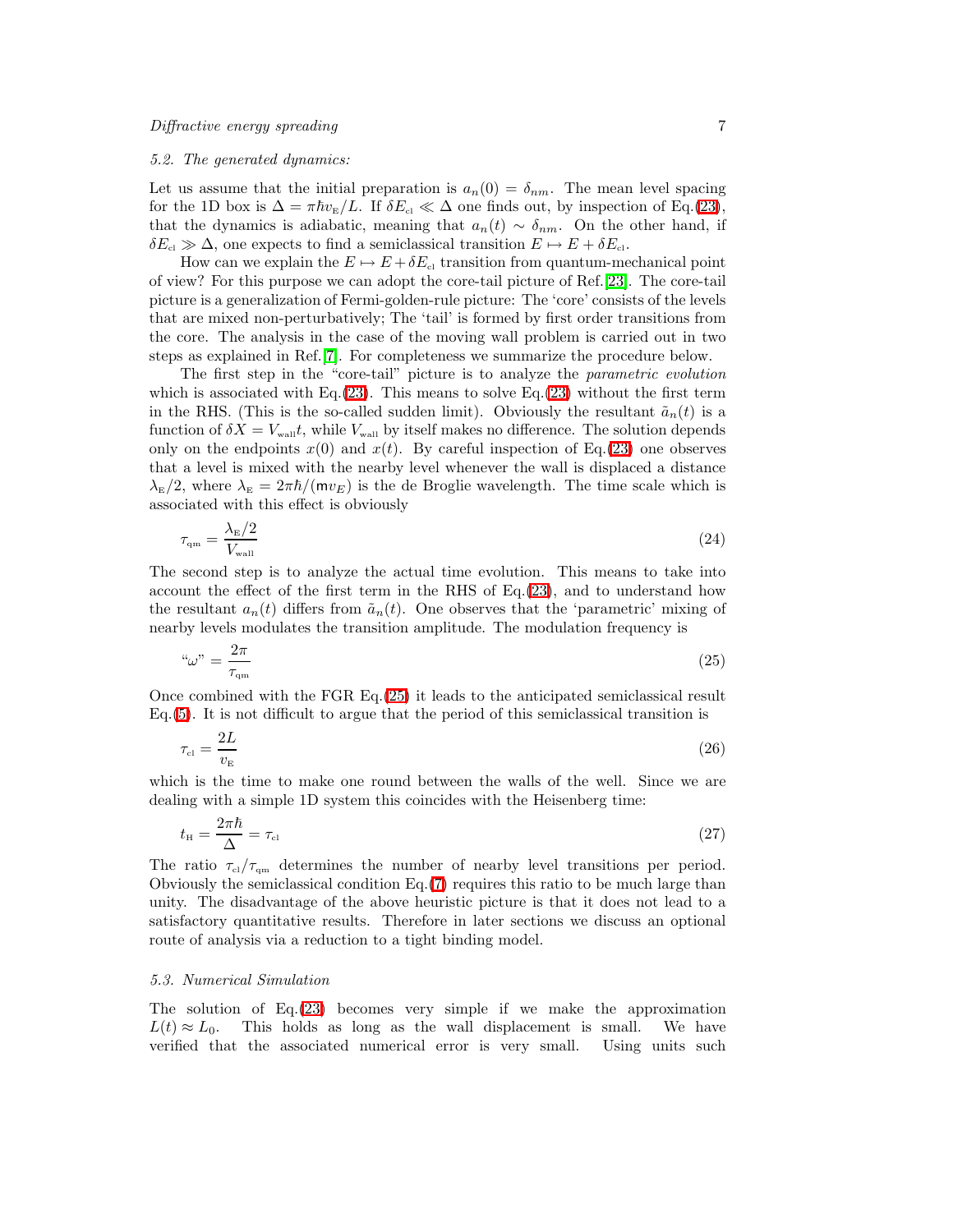that  $L_0 = m = \hbar = 1$  we define a diagonal matrix  $\mathbf{E} = \text{diag}\{\pi^2 n^2/2\}$  and a nondiagonal matrix,  $W = \{-i2\alpha nm/(n^2-m^2)\}\$  with zeros along the diagonal, and where  $\alpha = V_{\text{wall}}/L$ . The evolution matrix in the adiabatic basis is obtained by exponentiation:

$$
U(t) = \exp\left[-i \ t \ (E + W)\right] \tag{28}
$$

Fig.8 illustrates the time dependence of probability distribution  $|a_n(t)|^2$  for a particle initially prepared at  $n_0 = 50$ . Fig.8a displays the solution in the adiabatic regime: the particle stays at the same level. Fig.8b displays the solution in the semiclassical regime: at each moment the particle partially stays at the same energy, and partially makes classical-like transition to the next energy strip. Fig.9 highlights the energy splitting of the wavepacket during the transition.

If we want to avoid the  $L(t) \approx L_0$  approximation, the price is a time dependent  $\boldsymbol{E}$  and  $\boldsymbol{W}$  matrices. Then the calculation should be done in small dt time steps:

$$
\boldsymbol{U}(t) = \prod_{t'=dt}^{t} \exp\left[-i \; dt \; \boldsymbol{W}(t')\right] \; \exp\left[-i \; dt \; \boldsymbol{E}(t')\right] \tag{29}
$$

<span id="page-7-0"></span>The state of the system is described by a truncated column vector  $\mathbf{a} = \{a_n\}$  of length N. Optionally it is possible to represent the state of the system in the Fourier transformed basis. The elements  $A_k$  of the Fourier transformed vector are labeled by  $k = (2\pi/N)\tilde{n}$ , where  $\tilde{n} \mod(N)$  is an integer. The practical implementation of Eq.[\(29\)](#page-7-0) is greatly simplified if  $W_{nm}$  is a function of the difference  $n - m$ . In such case  $W$  is transformed into a diagonal matrix  $W$ . Consequently one can use the standard fast Fourier transform (FFT) algorithm in order to propagate a given state vector. Namely,

$$
\boldsymbol{a}(t) = \prod_{t'=dt}^{t} \text{FFT}^{-1} \exp\left[ -i \, dt \, \tilde{\boldsymbol{W}}(t') \right] \text{FFT} \exp\left[ -i \, dt \, \boldsymbol{E}(t') \right] \, \boldsymbol{a}(0) \tag{30}
$$

<span id="page-7-2"></span>where both E and  $\tilde{W}$  are diagonal. In the moving wall problem  $W_{nm}$  is mainly proportional to  $1/(n-m)$ , so the FFT method is applicable if we restrict the energy range of interest. In the next section we shall consider the EMF-driven ring problem, leading to a very similar evolution equation, where the FFT method is strictly applicable.

#### 6. Particle in an EMF-driven ring

#### 6.1. The Schrodinger equation:

We consider a 1D-ring driven by an EMF (Fig.3). The EMF is induced by a timedependent flux which is described by the vector potential

$$
A(x,t) = \Phi(t)\delta(x - x_0)
$$
\n(31)

This means that the electric field is

$$
\mathcal{E}(x) = V_{\text{EMF}} \delta(x - x_0) \tag{32}
$$

where  $V_{\text{EMF}} = -\dot{\Phi} = \text{const.}$  The Hamiltonian that generates the dynamics is

$$
\mathcal{H}(\Phi(t)) = \frac{1}{2m} \left( \hat{p} - \frac{e}{c} A(\hat{x}, t) \right)^2 \tag{33}
$$

<span id="page-7-1"></span>with periodic boundary conditions over  $x$ . The length of the ring is  $L$ .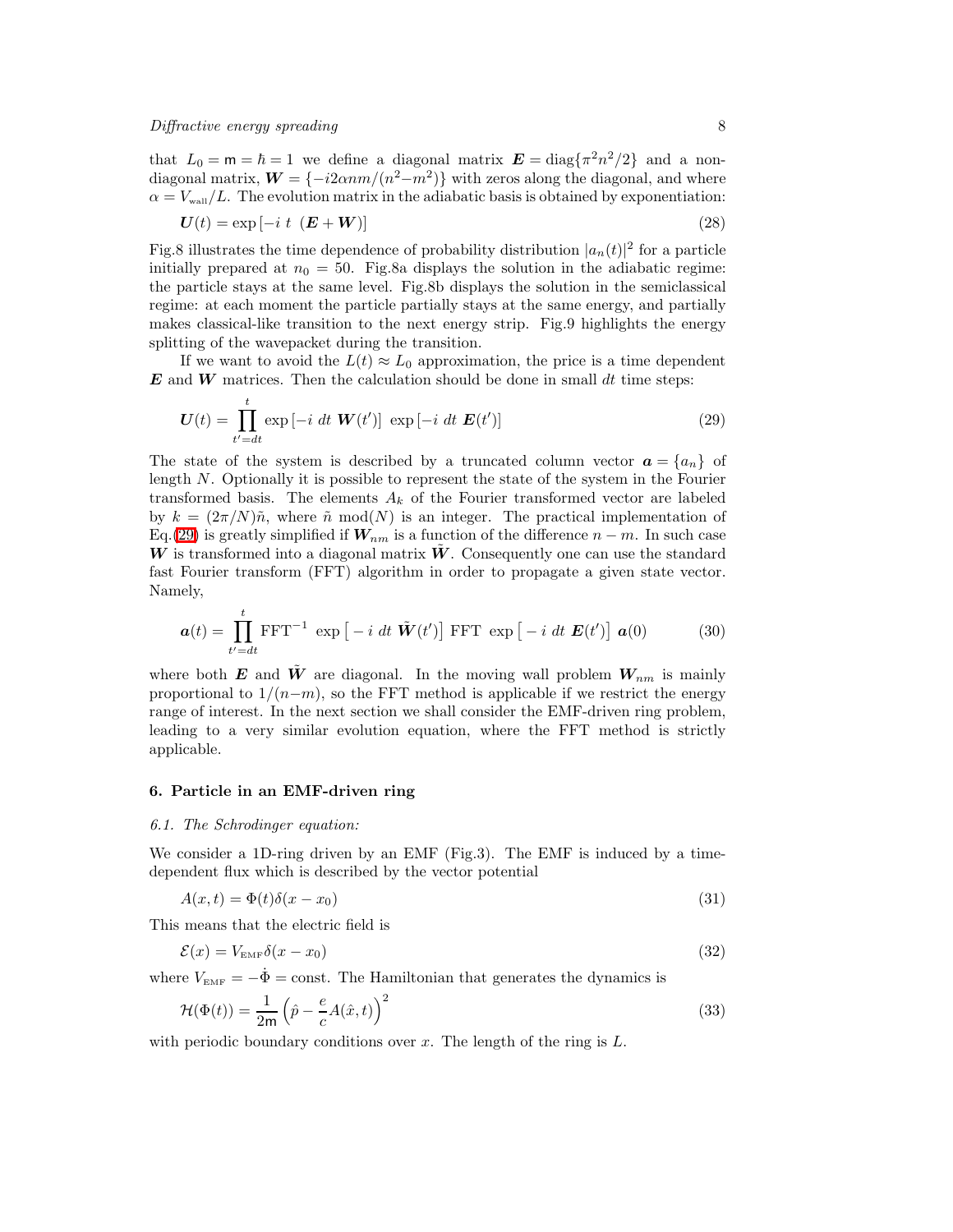Classically the dynamics is very simple: each time that the particle crosses  $x = x_0$ its energy jumps by  $\delta E_{\text{cl}} = eV_{\text{EMF}}$ . In the quantum mechanical case it is convenient to work in the so-called diabatic basis. The diabatic energy levels for a given value of Φ are

$$
E_n = \frac{1}{2m} \left(\frac{2\pi\hbar}{L}\right)^2 \left(n - \frac{\Phi}{\Phi_0}\right)^2\tag{34}
$$

where  $\Phi_0 = 2\pi\hbar c/e$ . See Fig.4. The Schrodinger equation that describes the time evolution in the diabatic basis is found using the same procedure as in the case of the moving wall. We have to find the  $A_{nm}$  as defined in Eq.[\(22\)](#page-5-1) where now  $X = \Phi$ . The only extra difficulty is in finding the eigenstates  $\Psi^{(n)}$  of Eq.[\(33\)](#page-7-1) because  $A(x)$  depends on x. The calculation becomes much simpler if we realize that they are related by a gauge transformation to the eigenstates  $\tilde{\Psi}^{(n)}$  of a much simpler Hamiltonian:

$$
\tilde{\mathcal{H}} = \frac{1}{2m} \left( p - \frac{e\Phi}{cL} \right)^2 \tag{35}
$$

Namely,

$$
\Psi^{(n)}(x) = \exp\left(\frac{ie}{\hbar c}\Lambda(x)\right)\tilde{\Psi}^{(n)}(x) \tag{36}
$$

$$
= \exp\left(\frac{ie}{\hbar c}\Lambda(x)\right) \times \frac{1}{\sqrt{L}}\exp\left(i\frac{2\pi n}{L}x\right) \tag{37}
$$

$$
= \frac{1}{\sqrt{L}} \exp\left(i\frac{2\pi}{L}\left(\frac{\Phi}{\Phi_0} + n\right)x\right) \tag{38}
$$

where in the last line we set  $x_0 = 0$  and the gauge function is

$$
\Lambda(x) = \frac{\Phi}{L}x\tag{39}
$$

Using the above result we get

$$
A_{nm} = -\frac{i}{\Phi_0} \frac{1}{n-m} \tag{40}
$$

and accordingly

$$
\frac{da_n}{dt} = -\frac{i}{\hbar}E_n a_n + \frac{V_{\text{EMF}}}{\Phi_0} \sum_{m(\neq n)} \frac{1}{n-m} a_m \tag{41}
$$

## 6.2. The generated dynamics:

The dynamics of an EMF-driven ring is very similar to the dynamics in the moving wall problem. This is obvious from the phase space picture, and also by inspection of the equation for  $a_n(t)$ . Also the "core tail" heuristic picture of section 5.2 is easily adapted. The parametric scale that signifies mixing of nearby levels is now  $\delta X = \Phi_0$ instead  $\delta X = \lambda_{\rm E}/2$  leading to the quantum time scale

$$
\tau_{\rm qm} = \frac{\Phi_0}{V_{\rm EMF}}\tag{42}
$$

The classical period is

$$
\tau_{\rm cl} = \frac{L}{v_E} \tag{43}
$$

and the semiclassical condition can be written as  $\tau_{\rm qm} \ll \tau_{\rm cl}$ .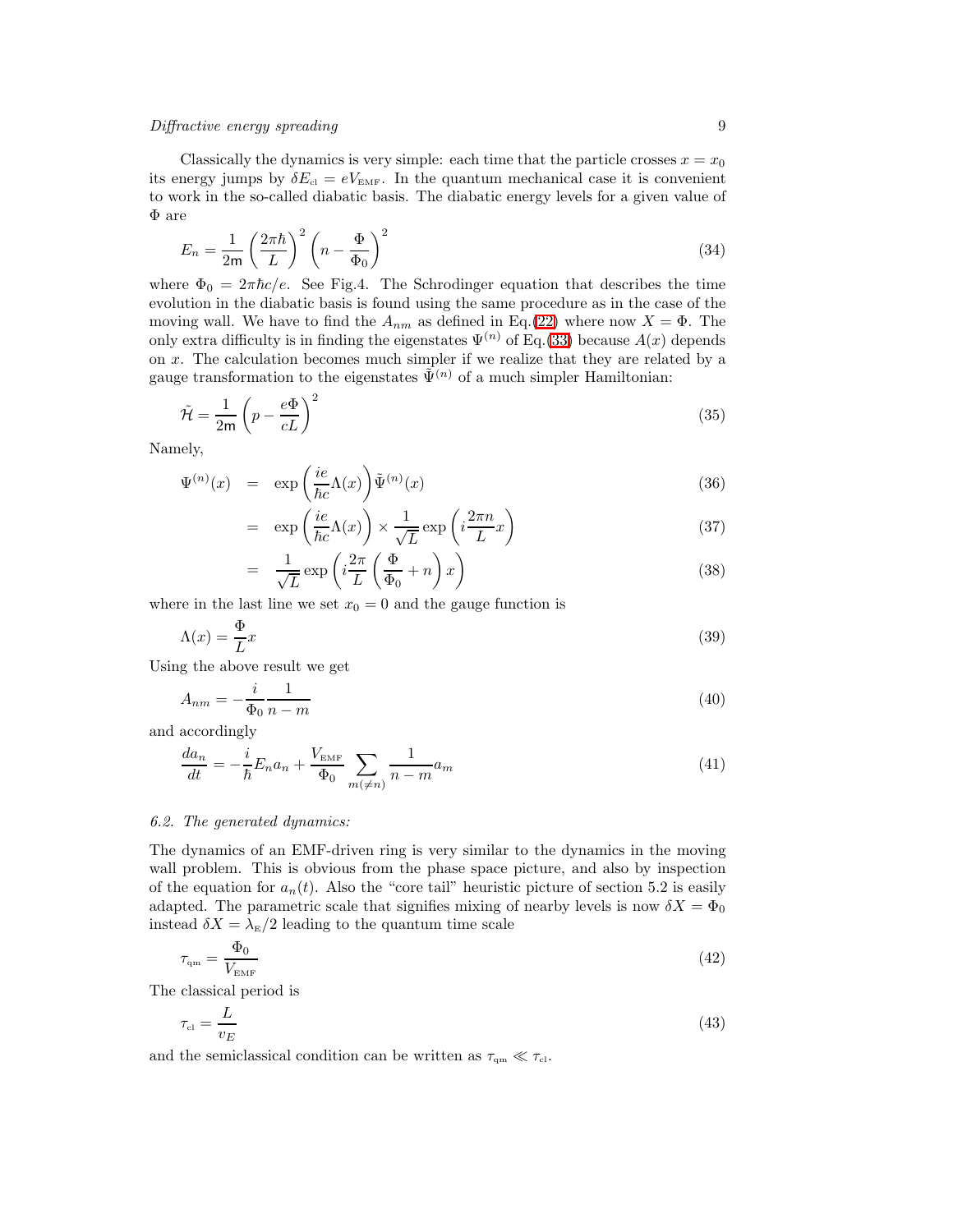Since the energies are time dependent we have to use  $Eq.(29)$  $Eq.(29)$  for the calculation of the time evolutions. Furthermore,  $W$  is diagonal in the momentum representation, and therefore we can use the FFT method Eq.[\(30\)](#page-7-2) with  $W = \text{diag}\{-\alpha (k - \pi)\},\$ where  $k = (2\pi/N)\tilde{n}$  is defined mod $(2\pi)$ . The results of the simulations are presented in Fig.10a and Fig.11. We shall further discuss these results in the next sections.

## 7. Bloch electrons in a constant electric field (I)

If we focus our interest in small energy interval, then in both cases (moving wall, driven ring) the Schrodinger equation in the adiabatic basis is approximately the same as that of an electron in a tight binding model, where  $n$  is re-interpreted as the site index:

$$
\frac{da_n}{dt} = -iE_na_n + \alpha \sum_{m(\neq n)} \frac{1}{n-m} a_m \tag{44}
$$

<span id="page-9-0"></span>with  $E_n = \varepsilon n$ . We use from here on  $\hbar = 1$  units. The scaled rate of the driving  $\alpha$ is re-interpreted as the hopping amplitude between sites, while the levels spacing  $\varepsilon$  is re-interpreted as an electric field. Assuming that the electron is initially at the site  $n_0$  we would like to find out what is the probability distribution

$$
\rho_t(n) = |a_n(t)|^2 \tag{45}
$$

It is obvious that the adiabatic regime  $\alpha \ll \varepsilon$  corresponds to large electric field that localizes the electron at its original site. In the other extreme  $(\alpha \gg \varepsilon)$  we shall find below that the electron performs periodic motion which we illustrate in Fig. 6: While the wavepaket drifts with the electric field to the right, it shrinks and disappears, and at the same time re-emerges on the left. If we run the simulation as a movie, it looks as if the motion is from left to right. Still it is bounded in space due to this "re-injection" mechanism.

First of all we solve the equation for  $\varepsilon = 0$ . The Hamiltonian is diagonal in the momentum basis  $k$  and therefore the general solution is

$$
a_n(t) = \sum_k A_k e^{i(kn - \omega_k t)} = \int_0^{2\pi} \frac{dk}{2\pi} A_k e^{i(kn - \omega_k t)}
$$
(46)

The dispersion relation is found by transforming the Hamiltonian to the  $k$  basis:

$$
\omega_k = i\alpha \sum_{n(\neq m)} \frac{e^{-ik(n-m)}}{n-m} = \alpha \left[ \pi - k \right] \tag{47}
$$

If we place at  $t = 0$  an electron at site  $n_0$ , then  $a_n = \delta_{n,n_0}$ , and hence  $A_k = e^{-ikn_0}$ . Then we get

$$
a_n(t) = \frac{\sin \pi \alpha t}{\pi(\alpha t + n - n_0)}
$$
\n(48)

Turning to the general case with  $\varepsilon \neq 0$  we substitute  $a_n(t) = c_n(t)e^{-iE_nt}$  and get the equation

$$
\frac{dc_n}{dt} = \alpha \sum_{m(\neq n)} \frac{e^{i(n-m)\epsilon t}}{n-m} c_m \tag{49}
$$

This more complicated equation is still diagonal in the  $k$  basis:

$$
\frac{dC_k}{dt} = -i\omega_k(t)C_k\tag{50}
$$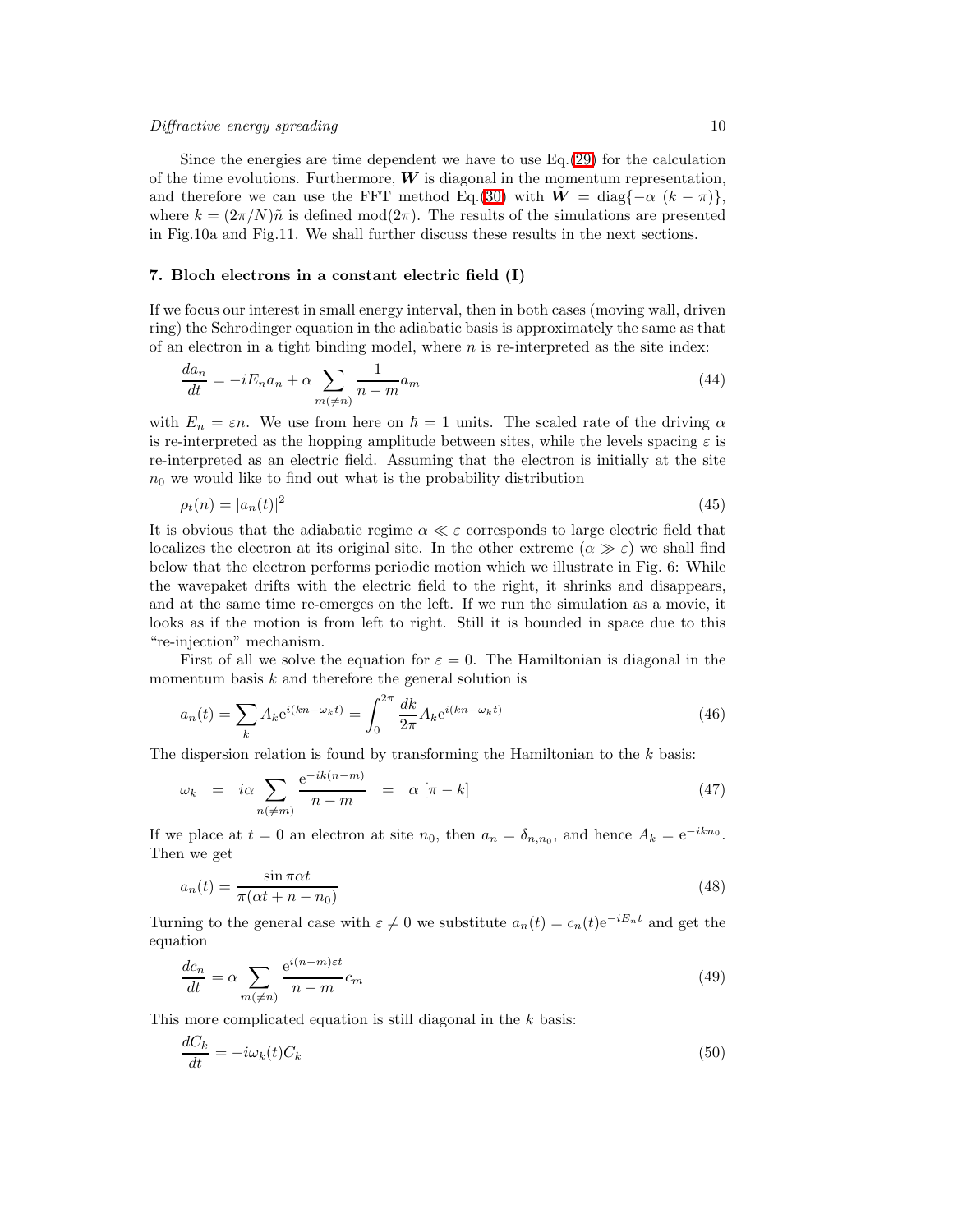where

$$
\omega_k(t) = \alpha \left[ \pi - \text{mod}(k + \varepsilon t, 2\pi) \right] \tag{51}
$$

and its solutions is

$$
C_k(t) = C_k(t=0) \exp\left[-i\int_0^t \omega_k(t')dt'\right]
$$
  
\n
$$
= \begin{cases}\ne^{-ikn_0+i\alpha\left((k-\pi)t+\frac{\varepsilon t^2}{2}\right)} & \text{for } \varepsilon > 0 \text{ and } 0 < k < \overline{k} \\
e^{-ikn_0+i\alpha\left((k-3\pi)t+\frac{\varepsilon t^2}{2}+\frac{2\pi(2\pi-k)}{\varepsilon}\right)} & \text{for } \varepsilon > 0 \text{ and } \overline{k} < k < 2\pi \\
e^{-ikn_0+i\alpha\left((k-\pi)t+\frac{\varepsilon t^2}{2}+\frac{2\pi k}{\varepsilon}\right)} & \text{for } \varepsilon < 0 \text{ and } 0 < k < \overline{k} \\
e^{-ikn_0+i\alpha\left((k+\pi)t+\frac{\varepsilon t^2}{2}\right)} & \text{for } \varepsilon < 0 \text{ and } \overline{k} < k < 2\pi\n\end{cases}
$$

which is valid for  $0 < t < 2\pi/|\varepsilon|$  and should be continued periodically in time. We have used the notation  $\overline{k} = -\varepsilon t \mod(2\pi)$ . Now we can go back to position representation:

$$
c_n(t) = \int_0^{\overline{k}(t)} \frac{dk}{2\pi} C_k e^{ikn} + \int_{\overline{k}(t)}^{2\pi} \frac{dk}{2\pi} C_k e^{ikn}
$$
(52)

Taking the absolute value and squaring we get the following result for the probability distributions:  $\overline{ }$ 

$$
\rho_t(n) = \left(2\frac{\alpha}{\varepsilon}\right)^2 \frac{\sin^2\left(\frac{1}{2}\varepsilon t\left(n - n_0 + \alpha(t - \frac{2\pi}{|\varepsilon|})\right)\right)}{(n - n_0 + \alpha t)^2 (n - n_0 + \alpha(t - \frac{2\pi}{|\varepsilon|}))^2}
$$
(53)

The above formula is valid for  $0 < t < 2\pi/|\varepsilon|$  and it should be continued periodically in time. Fig.6 and Fig.10a illustrate the dynamics both schematically and numerically. In the next section we further discuss the nature of this dynamics.

## 8. Bloch electrons in a constant electric field (II)

In order to appreciate the significance of the  $\propto 1/(n-m)$  hopping we solve again the problem of Bloch electrons in a constant electric field, but this time with the "conventional" nearest neighbor hopping:

$$
\frac{da_n}{dt} = -iE_n a_n + \frac{\alpha}{2}[a_{n+1} - a_{n-1}]
$$
\n(54)

with  $E_n = \varepsilon n$ . The initial preparation at  $t=0$  is  $a_n = \delta_{n,n_0}$ . We substitute  $a_n = e^{-iE_n t} c_n$  and get the equation:

$$
\frac{dc_n}{dt} = \frac{\alpha}{2} (e^{-i\varepsilon t} c_{n+1} - e^{i\varepsilon t} c_{n-1})
$$
\n(55)

This equation becomes diagonal in the k basis:

$$
\frac{dC_k}{dt} = -i\omega_k(t)C_k\tag{56}
$$

where

$$
\omega_k(t) = \alpha \sin(\varepsilon t + k) \tag{57}
$$

Its solutions is

$$
C_k(t) = C_k(t=0) \times \exp\left[-i \int_0^t \omega_k(t')dt'\right]
$$
\n(58)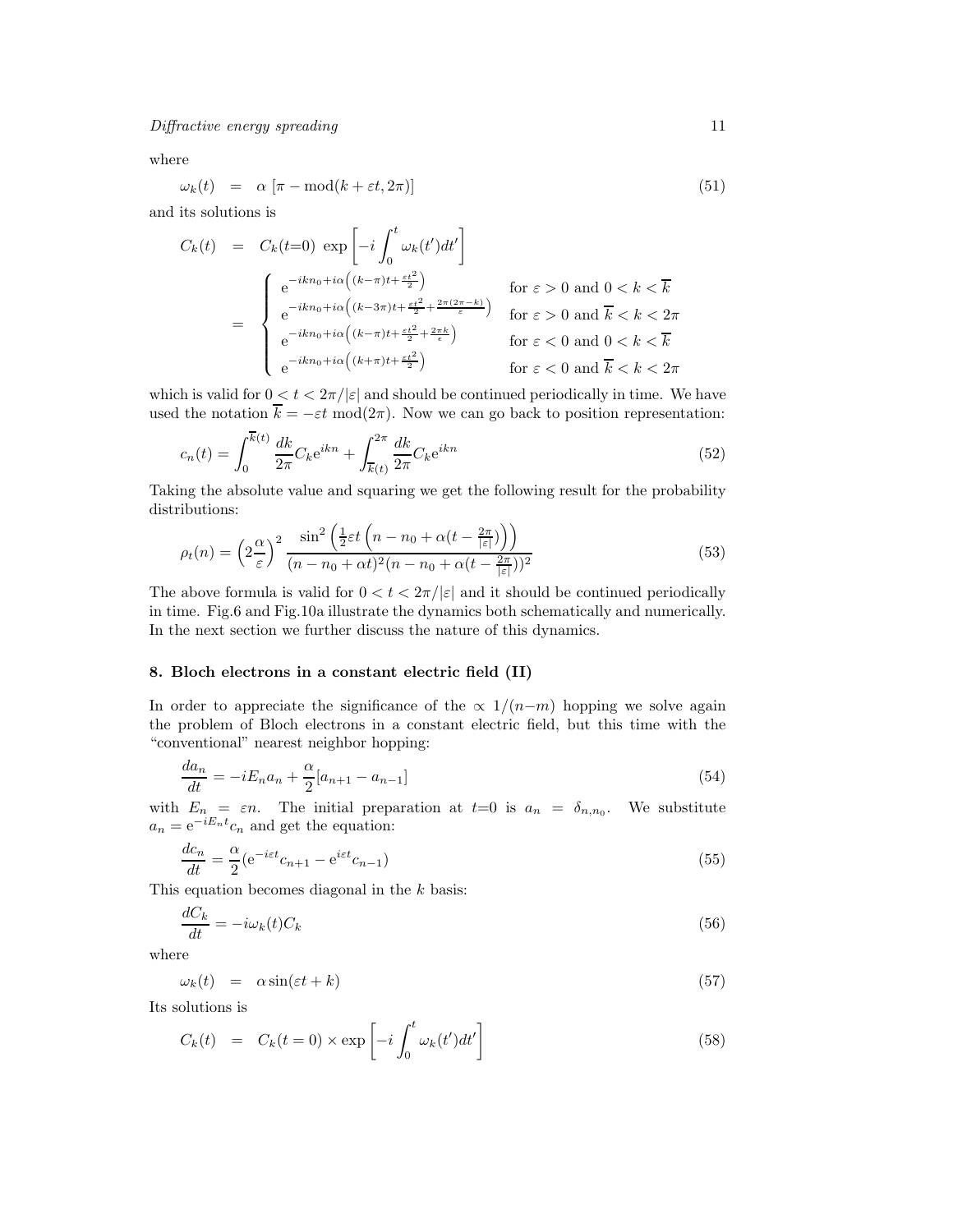Solving the above integral and making the inverse Fourier transform we obtain:

$$
c_n(t) = J_{n-n_0} \left( \frac{2\alpha}{\varepsilon} \sin\left(\frac{1}{2}\varepsilon t\right) \right)
$$
 (59)

where  $J()$  is the Bessel function of the first kind. Taking the absolute value and squaring we get the probability distribution:

$$
\rho_t(n) = \left| J_{n-n_0} \left( \frac{2\alpha}{\varepsilon} \sin\left(\frac{1}{2}\varepsilon t\right) \right) \right|^2 \tag{60}
$$

Fig.10b illustrates the dynamics. As in the previous problems we can distinguish between two time scales. One is related to the diagonal part of the Hamiltonian, and the other to the hopping term. Keeping the same notations as in previous sections these are

$$
\tau_{\rm cl} = 2\pi/\varepsilon \tag{61}
$$

$$
\tau_{\rm qm} = 1/\alpha \tag{62}
$$

The nature of the dynamics in the case of  $\propto 1/(n-m)$  hopping and in the case of near neighbor hopping is quite different, as can be appreciated by comparing Fig.10a and Fig.10b. This is related to the additional symmetries in the latter case. In order to explain this point let us use the notation  $U(\alpha, \varepsilon)$  that emphasizes that the evolution depends on two parameters, the first is associated with the kinetic term  $W = w(\hat{p})$ and the other with the potential term  $\mathbf{E} = \epsilon(\hat{x})$ . For clarity we use  $\hat{x}$  for the position coordinate and  $\hat{p}$  for the quasi-momentum. In both cases we have the anti-unitary symmetry  $(x, p) \mapsto (x, -p)$ , that maps E to E and W to  $-W$ . Consequently  $U(\alpha; \varepsilon)$ is mapped to  $U(\alpha; -\varepsilon)$ . This implies that the spreading does not depend on the direction of the electric field. This is a peculiarity of tight binding models. The conventional time reversal symmetry, for which the kinetic term  $W$  is left invariant, is  $(x, p) \mapsto (x, \pi - p)$ . This symmetry characterizes the near neighbor hopping, but not the  $\propto 1/(n-m)$  hopping. This symmetry implies that the spreading looks the same if we reverse the signs of both  $\alpha$  and  $\varepsilon$ , which is like reversing the time. If we combine the two symmetries we deduce that the dynamics, in the case of near neighbor hopping, should be indifferent to the sign of  $\alpha$ . Note that the combined symmetry that leads to this conclusion is the unitary mapping  $(x, p) \mapsto (x, p+\pi)$ . Thus, in both cases  $\lceil \propto 1/(n-m)$  hopping and near neighbor hopping] we have generalized Bloch oscillations, but in the former case they are unidirectional (Fig.6), while in the latter case they are bi-directional.

## 9. Discussion

Within Linear response theory (LRT) the energy absorption of a quantum system is determined by the correlation function of the perturbation term. In general one can argue that there is a very good QCC for the correlation functions, and hence one expects restricted QCC in the energy absorption process. The persistence of restricted QCC in the  $t \to \infty$  limit requires the additional assumption of having a coarse grained Markovian-like behavior for long times. Depending of the context one should further assume that the environment supplies both weak decoherence effect that makes the break time  $t^*$  irrelevant, and a weak relaxation effect so as to achieve a steady state. Then it is possible to use the same argumentation as in the derivation of the central limit theorem in order to argue that all the higher moments become Gaussian-like.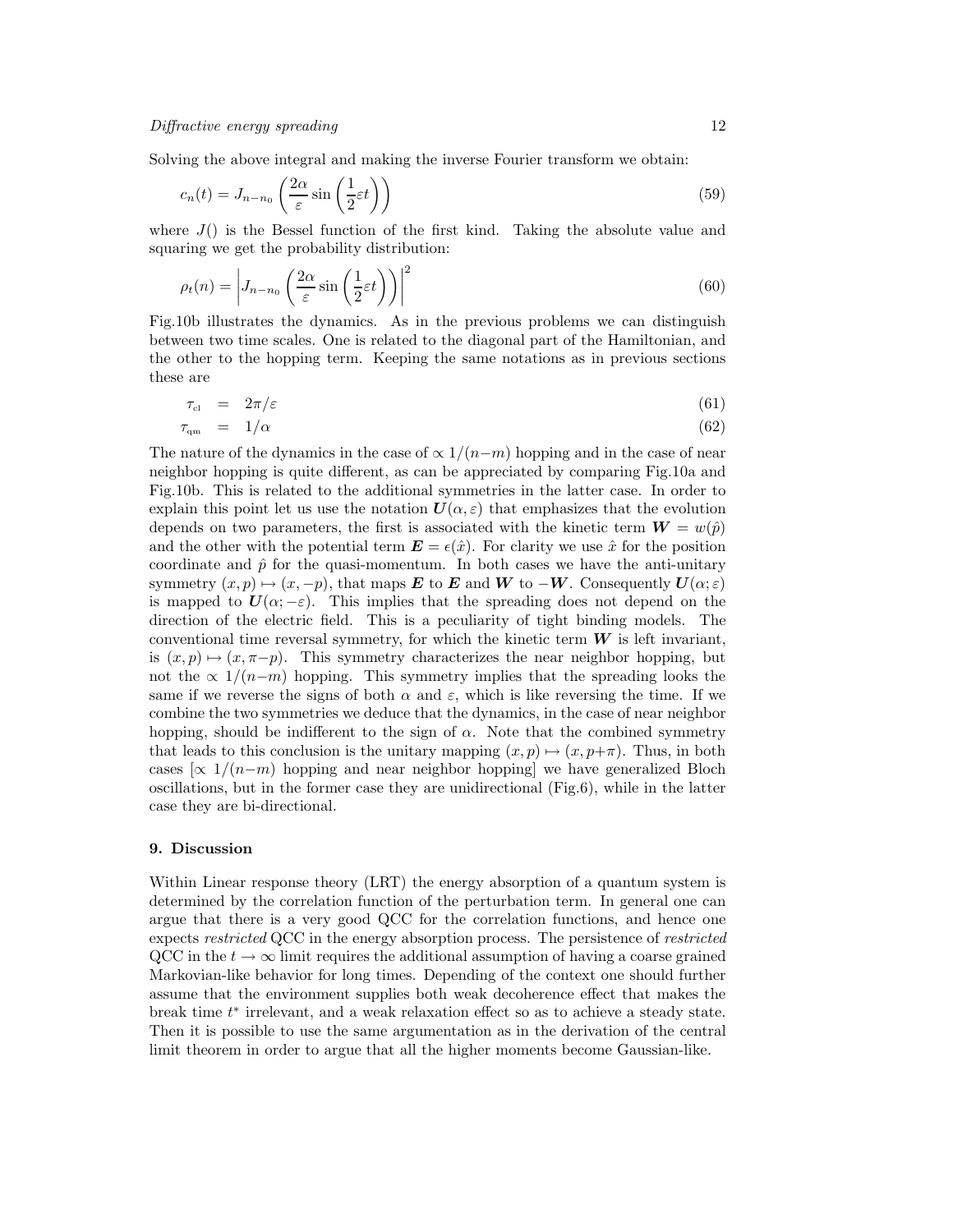Thus, the common perception is that the leading result for the response of a driven system should be the same classically and quantum mechanically. For example, such is the case if one calculates the conductance of a diffusive ring [\[24\]](#page-14-23): The leading order result is just the Drude expressions, and on top there are weak localization corrections.

The above reasoning illuminates that the long time response is based on the short time analysis. Moreover, one realizes that the second moment of the evolving energy distribution has a special significance. Still, all the above observations are within a very restrictive framework of assumptions. In practice it is of much interest to explore the limitations of LRT, and to obtain a more general theory for response.

The theory for the response of closed isolated driven quantized chaotic mesoscopic systems is far from being trivial, even if the interactions between the particles are neglected. In the case of a generic quantized chaotic systems two energy scales are involved: the mean level spacing  $\Delta \propto \hbar^d$ , where  $d = 2, 3$  is the dimensionality of the system, and the semiclassical energy scale  $\hbar/\tau_{cl}$ . It is implied (see the mini-review of Ref.[\[25\]](#page-14-24)) that there are generically three regimes depending on the rate  $\hat{X}$  of the driving:

- The adiabatic (Landau Zener) regime
- The Fermi-golden-rule (FGR, Kubo) regime
- The semiclassical (non-perturbative) regime

Most of the literature in mesoscopic physics is dedicated to the study of the dynamics in either the adiabatic or the FGR regimes. The existence of a non-perturbative regime [\[26,](#page-14-25) [25\]](#page-14-24) is not yet fully acknowledged, though it has been established numerically in the RMT context [\[27\]](#page-14-26).

Driven one-dimensional systems are non-generic because typically the semiclassical energy scale coincides with the mean level spacing. In other words: the Heisenberg time  $t_H = 2\pi\hbar/\Delta$  is the same as the classical time  $\tau_{cl}$  rather than being much larger. Indeed we have seen that in the "moving wall" problem we have just two regimes: the adiabatic regime and the semiclassical regime.

The EMF-driven ring is a prototype problem in mesoscopic physics. It is reacher than the "moving wall" problem because a small scatterer introduces a very small energy scale, the level splitting, and hence we have three regimes rather than two: adiabatic, diabatic, and semiclassical.

The semiclassical regime in the study of EMF-driven rings has not been explored so far. One important observation is that contrary to LRT the gauge of the vector potential *does matter*. Most of past studies assume that the vector potential is  $A(x,t) = \Phi(t)/L$ . It is true that in LRT the same result for the conductance is obtained with  $A(x, t) = \Phi(t)\delta(x - x_0)$ . If we try to go from  $A(x, t)$  to  $A(x, t)$  using a guage transformation the "price" is a modified  $V(x)$  that features a linear ramp with a step-like drop at  $x = x_0$ . This modification of  $V(x)$  can be neglected only in the LRT regime. The semiclassical condition of Eq.[\(6\)](#page-2-0) is just that opposite of this LRT requirement.

The semiclassical dynamics implies diffractive energy spreading. The mixing of levels n the small energy scales induce jumps in energy space. The realization that this diffractive energy spreading can be re-interpreted using a tight binding Bloch model follows in spirit the celebrated reduction [\[1\]](#page-14-0) of dynamical localization in periodically kicked systems to a tight binding Anderson problem. An interesting feature is the hopping that goes like  $\propto 1/(n-m)$ . This hopping leads to an unidirectional rather than bidirectional Bloch oscillations, as implied by the semiclassical reasoning.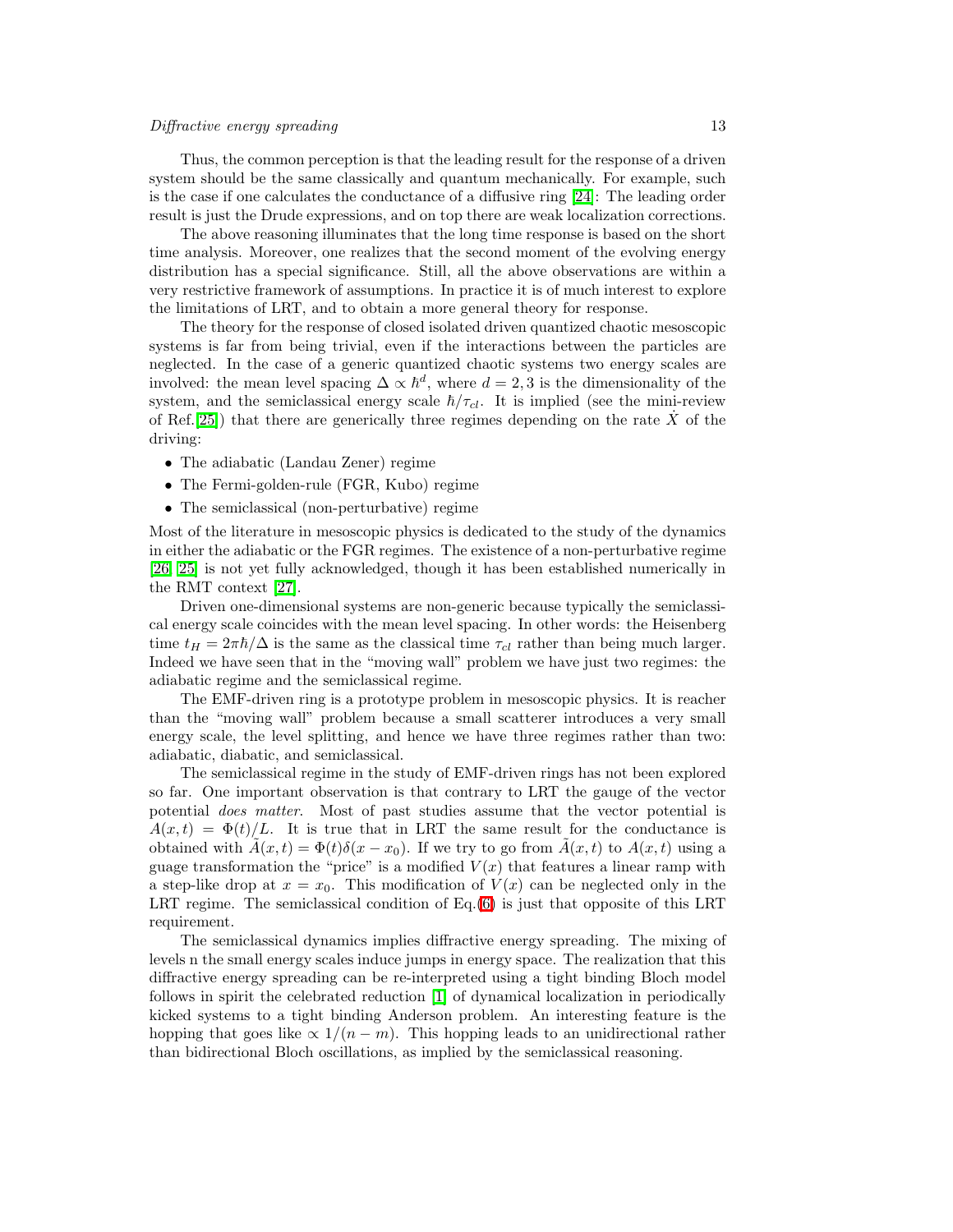#### 10. Appendix: The robustness of restricted QCC

The simplest way to illuminate the robustness of the second moment is by adopting a heuristic phase space picture language. Given two operators  $\hat{A} = A(\hat{x}, \hat{p})$  and  $\hat{B} = B(\hat{x}, \hat{p})$ , with Wigner Weyl representation  $A_{ww}(x, p)$  and  $B_{ww}(x, p)$  we have the exact identity

$$
trace(\hat{A}\hat{B}) = \int \frac{dx dp}{2\pi} A_{\rm ww}(x, p) B_{\rm ww}(x, p)
$$
\n(63)

If we can justify the replacement of  $A_{ww}(x, p)$  by  $A(x, p)$  and  $B_{ww}(x, p)$  by  $B(x, p)$ then we get QCC. The rule of the thumb is that in order to justify such an approximation the phase space contours of  $A(x, p)$  and  $B(x, p)$  should be significantly different. Otherwise the transverse structure of the Wigner-Weyl functions should be taken into account. This reasoning can be regarded as a phase space version of the stationary phase approximation.

Let  $\hat{A} = [H(\hat{x}, \hat{p})]^r$  the rth power of the Hamiltonian  $\mathcal{H} = H(\hat{x}, \hat{p})$ , and let  $\hat{B} = \rho(H_0(\hat{x}, \hat{p}))$  a stationary preparation with the Hamiltonian  $\mathcal{H}_0 = H_0(\hat{x}, \hat{p})$ . In such case trace( $\hat{A}\hat{B}$ ) is the rth moment  $\langle \mathcal{H}^r \rangle$  of the energy. If  $H = H_0 + \lambda V$ , and  $\lambda$ is not large enough, then we do not have detailed QCC. This is discussed throughly in Ref.[\[28\]](#page-14-27). But at the same time, irrespective of  $\lambda$ , restricted QCC is robust. The reason is that for the first two moments we have the identities

$$
\langle \mathcal{H} \rangle = \langle \mathcal{H}_0 \rangle + \langle \hat{V} \rangle \tag{64}
$$

$$
\langle \mathcal{H}^2 \rangle = \langle \mathcal{H}_0^2 \rangle + 2 \langle \mathcal{H}_0 \rangle \langle \hat{V} \rangle + \langle \hat{V}^2 \rangle \tag{65}
$$

Thus the calculation of trace( $\hat{A}\hat{B}$ ) with  $\hat{A} = [H(\hat{x}, \hat{p})]^{r}$  reduces to the calculation of trace( $\hat{A}\hat{B}$ ) with  $\hat{A} = [V(\hat{x}, \hat{p})]^r$ . We assume that V and H are not related in any special way. It follows that we have robust QCC for all the moments of  $V$ , and consequently also for the first two moments of H, irrespective of  $\lambda$ .

In order to generalize the above reasoning to time dependent Hamiltonians, it is convenient to adopt the Heisenberg picture. Given that the system is prepared in a stationary state at  $t = 0$ , one can prove that

$$
\langle \mathcal{H}(t)^2 \rangle_0 - \langle \mathcal{H}(0)^2 \rangle_0 = \langle (\mathcal{H}(t) - \mathcal{H}(0))^2 \rangle_0 \tag{66}
$$

where  $\mathcal{H}(t)$  is the Hamiltonian  $\mathcal{H}(X(t))$  in the Heisenberg picture. Such relation cannot not be generalized to higher moments because of lack of commutativity. Using

$$
\frac{d\mathcal{H}}{dt} = \frac{\partial \mathcal{H}}{\partial t} = \dot{X}\hat{V}(t) \tag{67}
$$

where  $V = \partial \mathcal{H}/\partial X$ , we can express  $\langle (\mathcal{H}(t) - \mathcal{H}(0))^r \rangle_0$  as an integral over the correlation functions of the perturbation  $V(t)$ . The QCC for these correlation functions is robust, and hence the QCC for the second moment is also robust.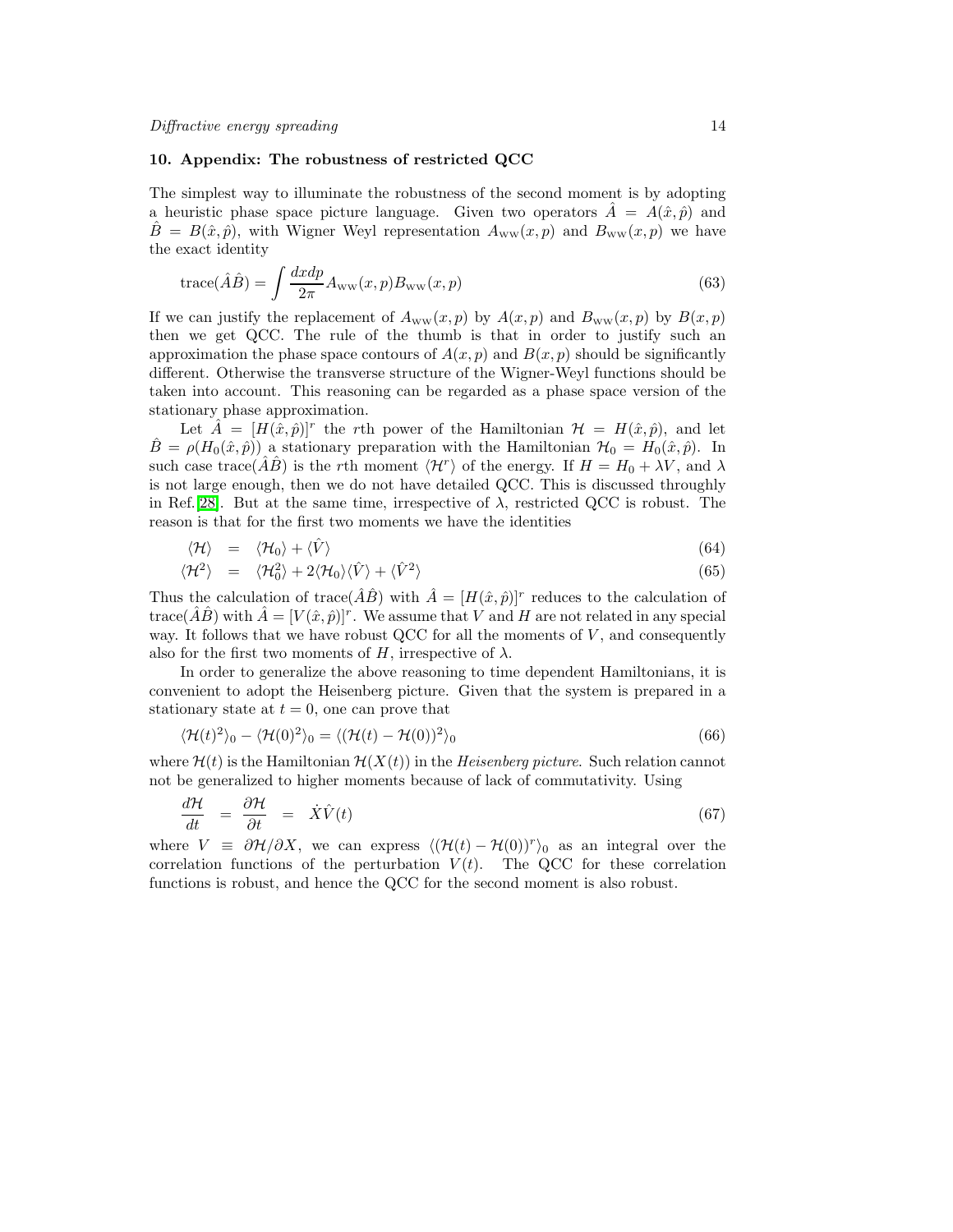#### Acknowledgments

We thank Tsachy Holovinger for preparing the first version of the "moving wall" simulation. AS thanks V. Goland for fruitful discussions that helped solving the "Bloch electrons" problem. The research was supported by the Israel Science Foundation (grant No.11/02), and by a grant from the DIP, the Deutsch-Israelische Projektkooperation.

## <span id="page-14-0"></span>References

- <span id="page-14-1"></span>[1] S. Fishman, D.R. Grempel and R.E. Prange, Phys. Rev. Lett. 49, 509 (1982). D.R. Grempel, R.E. Prange and S. Fishman, Phys. Rev. A 29, 1639 (1984).
- <span id="page-14-2"></span>[2] D. Cohen and T. Kottos, J. Phys. A **36**, 10151 (2003).
- <span id="page-14-3"></span>[3] S.W. Doescher and M.H. Rice, Am. J. Phys. 37, 1246 (1969)
- <span id="page-14-4"></span>[4] A.J. Makovski and S.T. Demebinski, Phys. Rev. Lett. 56, 290 (1986)
- <span id="page-14-5"></span>[5] J. V. Jos, R. Cordery, Phys. Rev. Lett. 56, 290293 (1986)
- <span id="page-14-6"></span>[6] D.Cohen, A. Barnett and E.J. Heller, Phys. Rev. E 63, 46207 (2001)
- <span id="page-14-7"></span>[7] D. Cohen, Phys. Rev. E 65, 026218 (2002). Section VIII.
- [8] G. H. Wannier, Phys. Rev. 117, 432 (1960)
- [9] J. Zak, Phys. Rev. Lett. 20, 1477 (1968)
- <span id="page-14-10"></span><span id="page-14-9"></span><span id="page-14-8"></span>[10] J. Zak, Phys. Rev. 168, 686 (1968)
- <span id="page-14-11"></span>[11] A. Rabinovitch and J. Zak, Phys. Lett. 40A, 189 (1972)
- [12] A. Rabinovitch, Phys. Lett. **59A**, 475 (1977)
- <span id="page-14-13"></span><span id="page-14-12"></span>[13] D. Emin and C.F. Hart, Phys. Rev. B 36, 7353 (1987)
- <span id="page-14-14"></span>[14] C.F. Hart, Phys. Rev. B 38, 2158 (1988)
- <span id="page-14-15"></span>[15] C.F. Hart and D. Emin, Phys. Rev. B 37, 6100 (1988)
- <span id="page-14-16"></span>[16] E.E. Mendez, F. Agullo-Rueda, and J.M. Hong, Phys. Rev. Lett. 60, 2426 (1988)
- <span id="page-14-17"></span>[17] J. Zak, Phys. Rev. B 43, 4519 (1991)
- <span id="page-14-18"></span>[18] J. Leo and A. MacKinnon, Phys. Rev. B 43, 5166 (1991)
- <span id="page-14-19"></span>[19] J. Zak, J. Phys.: Condens. Matter 8, 8265 (1996)
- <span id="page-14-20"></span>[20] Y. Gefen and D. J. Thouless, Phys. Rev. Lett. 59, 1752 (1987).
- <span id="page-14-21"></span>[21] M. Wilkinson, J. Phys. A 21 (1988) 4021.
- <span id="page-14-22"></span>[22] D. Cohen, Phys. Rev. B 68, 155303 (2003).
- <span id="page-14-23"></span>[23] D. Cohen, Annals of Physics 283, 175 (2000).
- <span id="page-14-24"></span>[24] A. Kamenev and Y. Gefen, Int. J. Mod. Phys. **B9**, 751 (1995).
- [25] D. Cohen, [quant-ph/0403061,](http://arxiv.org/abs/quant-ph/0403061) published in "Dynamics of Dissipation", Proceedings of the 38th Karpacz Winter School of Theoretical Physics, Edited by P. Garbaczewski and R. Olkiewicz (Springer, 2002).
- <span id="page-14-26"></span><span id="page-14-25"></span>[26] D. Cohen, Phys. Rev. Lett. **82**, 4951 (1999).
- <span id="page-14-27"></span>[27] D. Cohen and T. Kottos, Phys. Rev. Lett. 85, 4839 (2000).
- [28] D. Cohen and T. Kottos, Phys. Rev. E 63, 36203 (2001).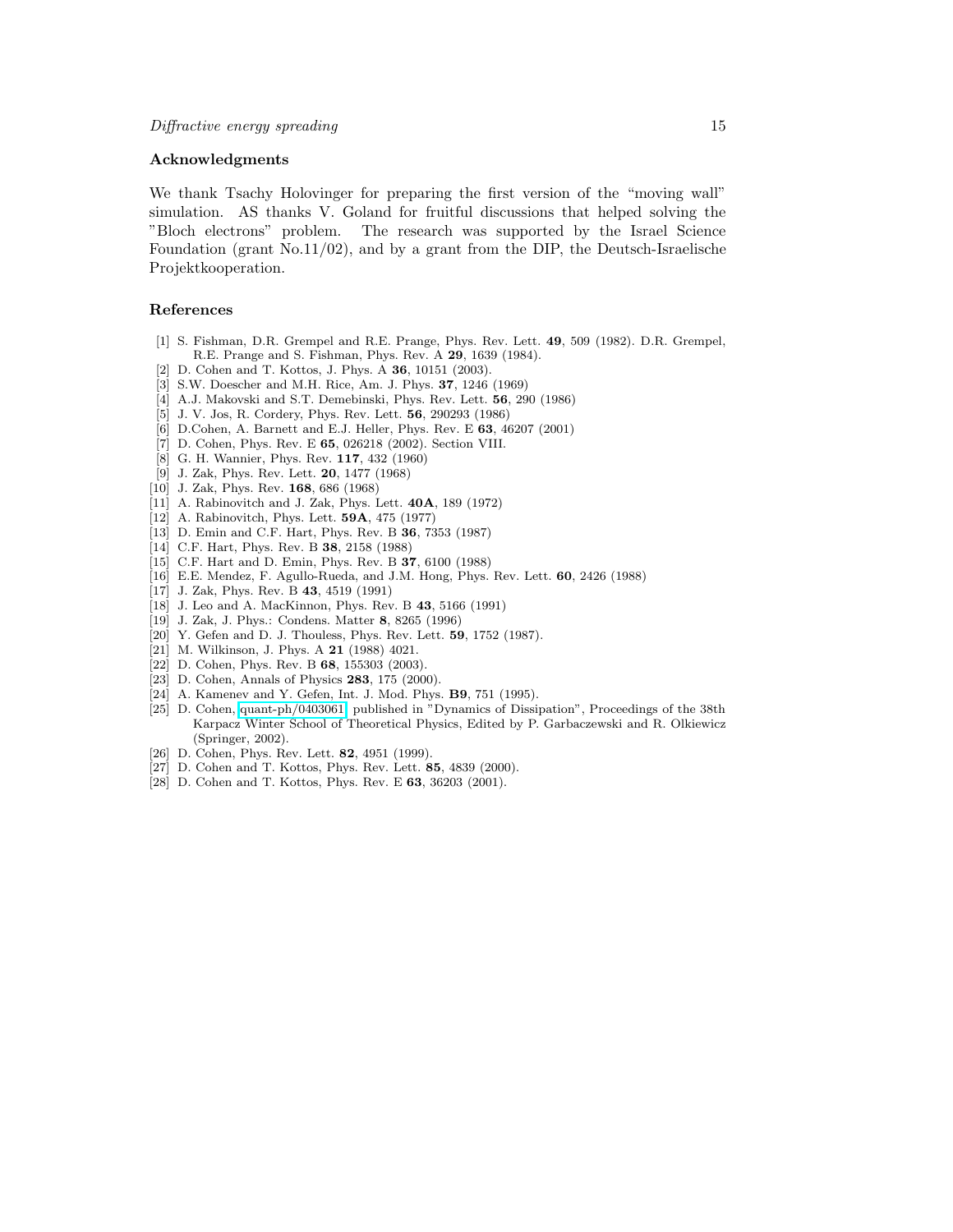

Fig.1: (a) Left panel: Picture of the potential. Before  $t=0$  the potential is zero (dashed line). After  $t=0$  the potential is the step function (solid line). (b) Right panel: Phase space picture. Before  $t=0$  there is no potential and the momentum is constant (dashed line). The piece of the distribution that has passed x=0 after t=0 is boosted with  $\delta E_{\text{cl}} = -V_{\text{step}}$ .



Fig.2: (a) Left panel: Potential well. The right wall is moving with a constant velocity  $V_{\text{wall}}$ . (b) Right panel: Phase space picture. If the wall were not moving, the distribution would evolve along the dashed line. If  $V_{\text{wall}}$  is non zero, an energy jump  $\delta E_{\text{cl}} = -2m v_E V_{\text{wall}}$  is associated with the collision, and one obtains the distribution which is illustrated by the solid line.



Fig.3: (a) Left panel: Ring with EMF. (b) Right panel: Phase space picture. Without the EMF the momentum is a constant of the motion (dashed line). Else an energy jump  $\delta E_{\text{cl}} = eV_{\text{EMF}}$  is associated with each crossing of the EMF step. The emerging phase space distribution is illustrated by the solid line.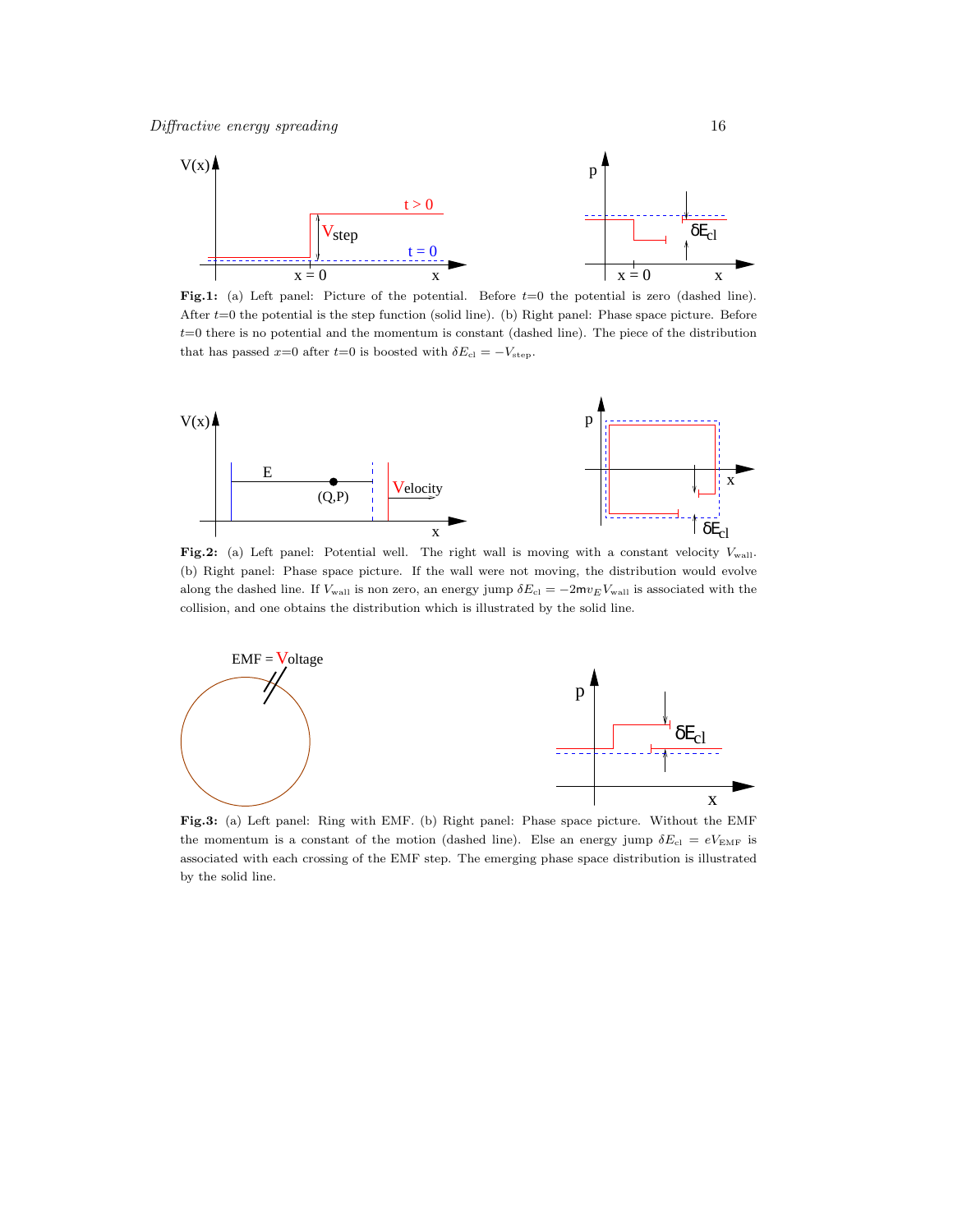

Fig.4: (a) Left panel: The energy levels of a one dimensional box as a function of its width  $L(t)$ . For the purpose of comparison with other figures  $L(t)$  is decreasing as we go to the right (the box becomes smaller) so the levels are going up. The solid line illustrates adiabatic dynamics, while the "jumps" illustrate semiclassical dynamics. (b) Right panel: The energy levels of a one dimensional ring as a function of the Aharonov-Bohm flux. The solid line illustrates diabatic dynamics, while the "jumps" illustrate semiclassical dynamics. The dashed line illustrates adiabatic dynamics.



Fig.5: The three regimes in the EMF driven ring problem. See text.



Fig.6: The unidirectional oscillations of Bloch electrons with  $\propto 1/(n-m)$  hopping: As the wavepaket slides to the right it shrinks, while being re-injected on the left, where it re-emerges. This should be contrasted with conventional bi-directional oscillations of Bloch electrons with nearest neighbor hopping.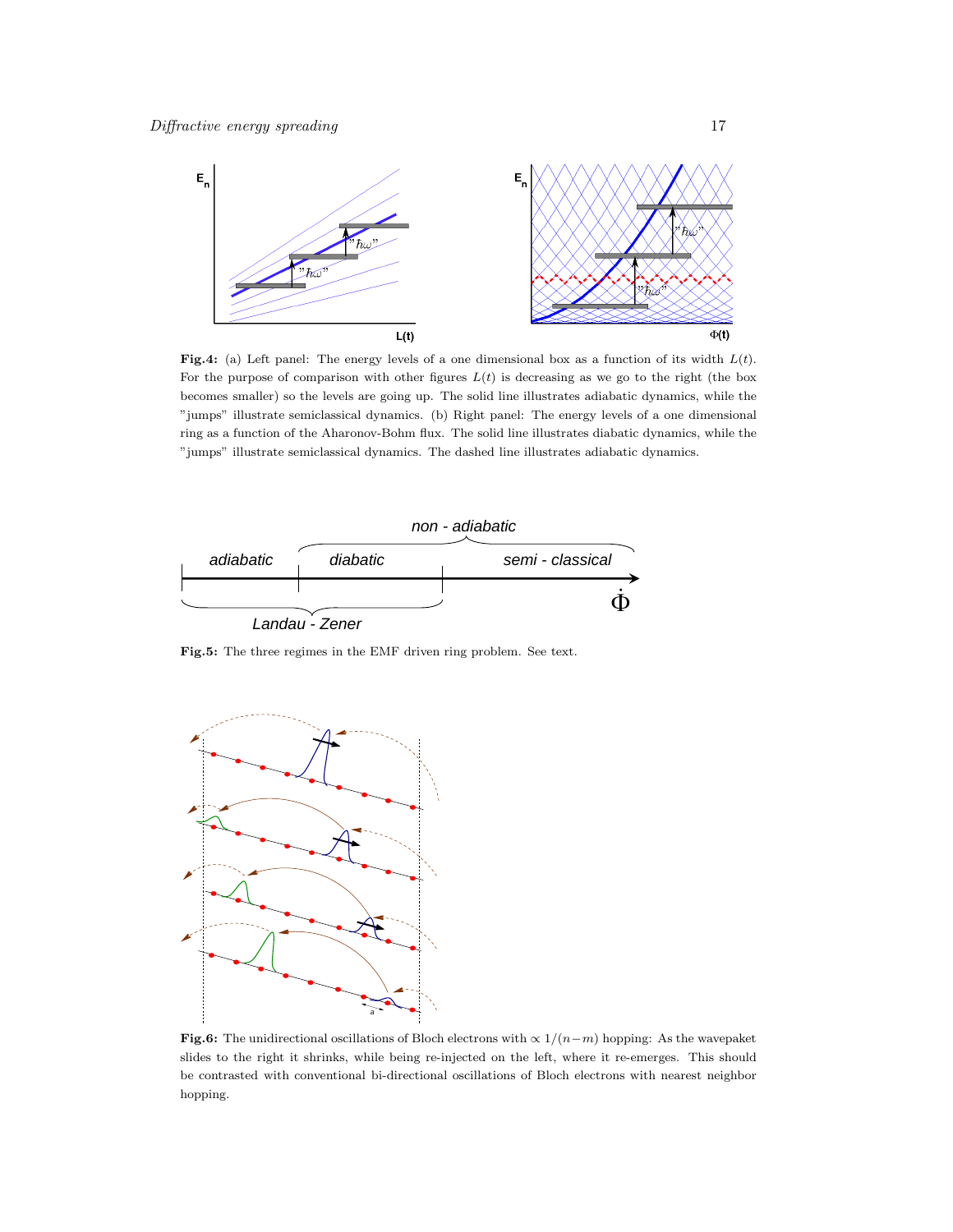

Fig.7: (a) Left panel: The classical energy distribution Eq.[\(11\)](#page-3-1) some time after a step potential is turned on. In this illustration  $V_{\text{step}}<0$ . (b) Right panel: the corresponding quantum mechanical energy distribution calculated with Eq.[\(13\)](#page-4-0).



Fig.8: Density plots of the probability distribution as a function of time for the moving wall problem. (a) Left panel: Adiabatic regime. The probability stays at the same level. (b) Right panel: semiclassical regime. The probability jumps in energy space. Note that if the vertical axis were  $E$  instead of  $n$  one would obtain the steps of Fig. 4a. The parameters of these simulations were  $L = m = \hbar = 1$  and  $V_{\text{wall}} = 0.1\pi$  for (a) and  $V_{\text{wall}} = 5\pi$  for (b). Note that for  $n = 50$  the classical period is  $\tau_{\text{cl}} = 0.0127$ . The vertical dashed lines indicate two representative times  $t = \tau_{\text{cl}}$ and  $t = 1.5\tau_{\rm cl}$ .



Fig.9: Plots of the probability distribution  $|a_n|^2$  at the two representative times that were indicated by the vertical dashed lines in the previous figure.